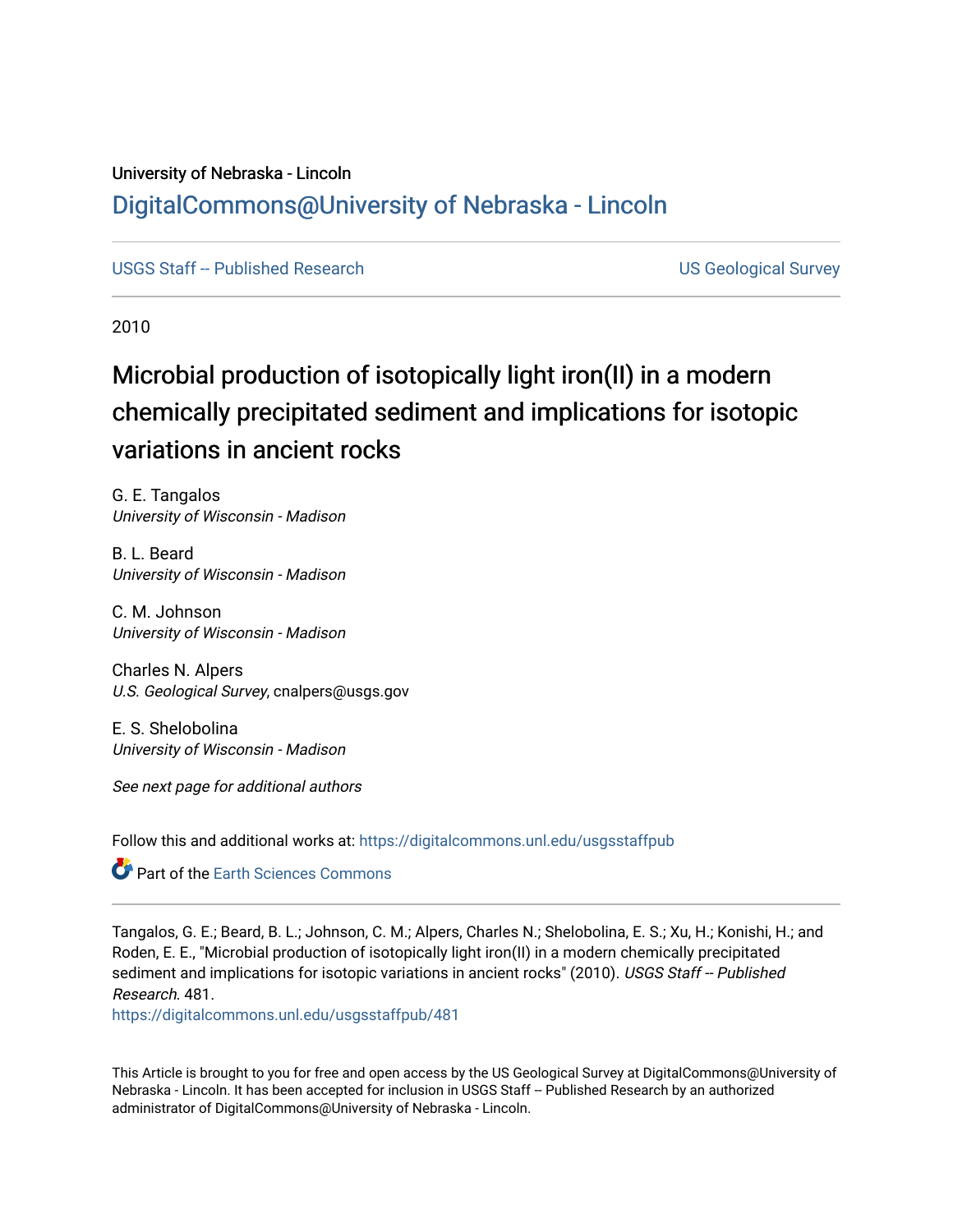## Authors

G. E. Tangalos, B. L. Beard, C. M. Johnson, Charles N. Alpers, E. S. Shelobolina, H. Xu, H. Konishi, and E. E. Roden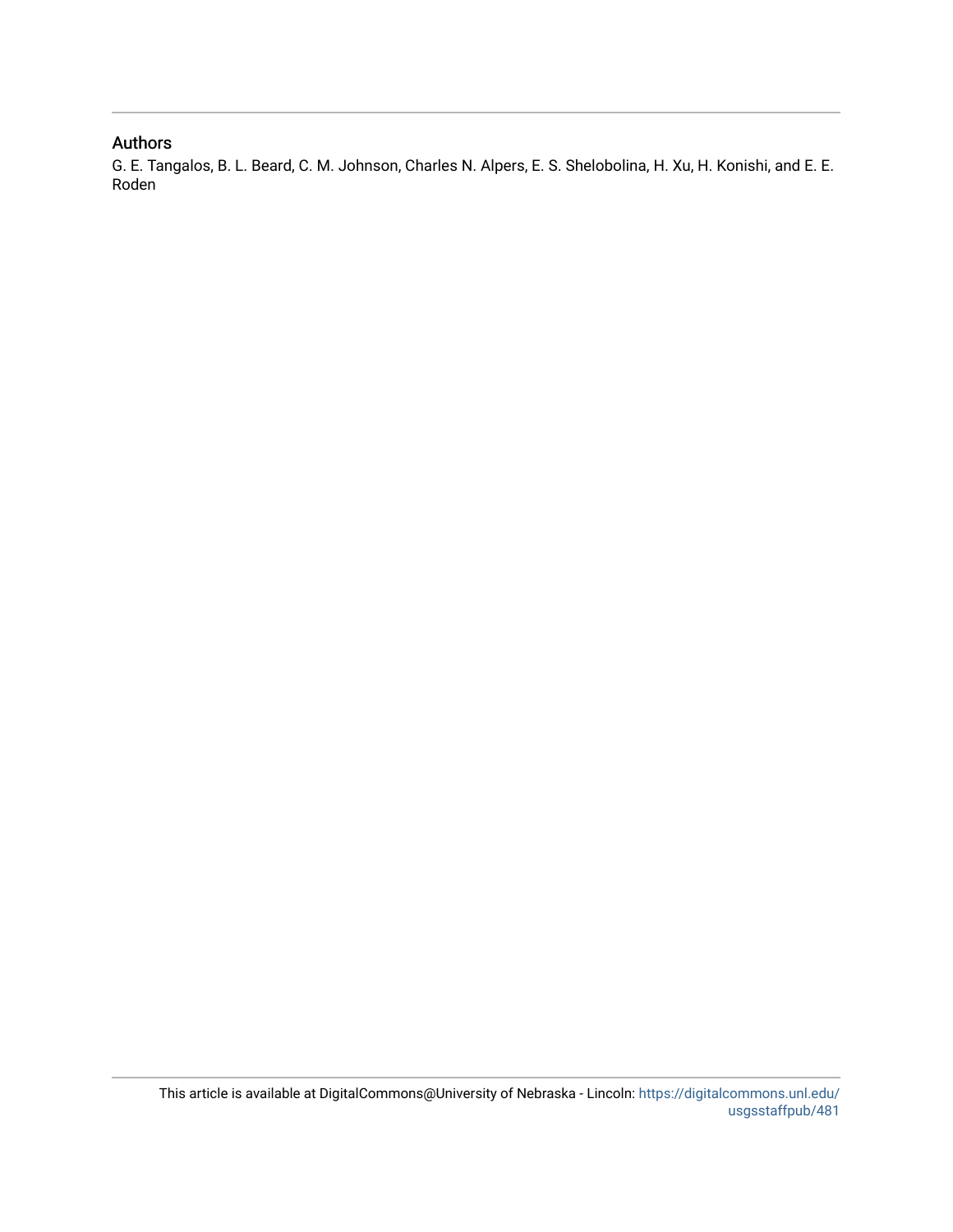## Microbial production of isotopically light iron(II) in a modern chemically precipitated sediment and implications for isotopic variations in ancient rocks

G. E. TANGALOS,  ${}^{1}$  B. L. BEARD,  ${}^{1}$  C. M. JOHNSON,  ${}^{1}$  C. N. ALPERS,  ${}^{2}$  E. S. SHELOBOLINA,  ${}^{1}$  $H. XU, ^1H. KONISHI<sup>1</sup> AND E. E. RODEN<sup>1</sup>$ 

 $^{\textit{1}}$ Department of Geoscience and NASA Astrobiology Institute, University of Wisconsin, Madison, WI, USA  $\rm ^{2}$ California Water Science Center, US Geological Survey, Sacramento, CA, USA

## ABSTRACT

The inventories and Fe isotope composition of aqueous Fe(II) and solid-phase Fe compounds were quantified in neutral-pH, chemically precipitated sediments downstream of the Iron Mountain acid mine drainage site in northern California, USA. The sediments contain high concentrations of amorphous Fe(III) oxyhydroxides [Fe(III)<sub>am</sub>] that allow dissimilatory iron reduction (DIR) to predominate over Fe–S interactions in Fe redox transformation, as indicated by the very low abundance of Cr(II)-extractable reduced inorganic sulfur compared with dilute HCl-extractable Fe.  $\delta^{56}$ Fe values for bulk HCl- and HF-extractable Fe were  $\approx$  0. These near-zero bulk  $\delta^{56}$ Fe values, together with the very low abundance of dissolved Fe in the overlying water column, suggest that the pyrite Fe source had near-zero  $\delta^{56}F$ e values, and that complete oxidation of Fe(II) took place prior to deposition of the Fe(III) oxide-rich sediment. Sediment core analyses and incubation experiments demonstrated the production of millimolar quantities of isotopically light ( $\delta^{56}$ Fe  $\approx -1.5$  to  $-0.5\%$ ) aqueous Fe(II) coupled to partial reduction of Fe(III)<sub>am</sub> by DIR. Trends in the Fe isotope composition of solid-associated Fe(II) and residual Fe(III)<sub>am</sub> are consistent with experiments with synthetic Fe(III) oxides, and collectively suggest an equilibrium Fe isotope fractionation between aqueous Fe(II) and Fe(III)<sub>am</sub> of approximately  $-2\%$ . These Fe(III) oxide-rich sediments provide a model for early diagenetic processes that are likely to have taken place in Archean and Paleoproterozoic marine sediments that served as precursors for banded iron formations. Our results suggest pathways whereby DIR could have led to the formation of large quantities of low- $\delta^{56}$ Fe minerals during BIF genesis.

Received 14 September 2009; accepted 6 March 2010

Corresponding author: Eric E. Roden. Tel.: +1 (608) 890-0724; fax: +1 (608) 262-0693; e-mail: eroden@ geology.wisc.edu

#### INTRODUCTION

Dissimilatory microbial iron reduction (DIR) is a major pathway of organic carbon oxidation in sediments where amorphous Fe(III) oxyhydroxides [Fe(III)<sub>am</sub>] are abundant (Lovley, 1991; Thamdrup, 2000). Dissimilatory ironreducing microorganisms (DIRMs) use Fe(III) as a terminal electron acceptor in anaerobic respiration, and gain energy by coupling the oxidation of organic compounds or hydrogen to the reduction of Fe(III) oxides (Lovley et al., 2004). DIR has been proposed as a mechanism for the generation of authigenic mineral phases (e.g. siderite and magnetite) in ancient sedimentary environments (Cloud, 1974; Walker, 1984, 1987; Lovley et al., 1987; Nealson & Myers, 1990; Konhauser et al., 2005) that were ultimately preserved in banded iron formations (BIFs). This assertion is consistent with the presence of DIRMs in deeply branching thermophilic and hyperthermophilic prokaryotic lineages (Vargas et al., 1998; Kashefi & Lovley, 2000, 2003; Kashefi et al., 2002).

Analysis of the stable Fe isotope composition of sedimentary rocks provides a potential means for evaluating the contribution of biotic and abiotic Fe redox cycling pathways to sediment diagenesis (Beard et al., 2003; Beard & Johnson, 2004; Johnson et al., 2004). Recent investigations of ancient (Johnson et al., 2003, 2008b; Yamaguchi et al., 2005; Archer & Vance, 2006; Jenkyns et al., 2007) and modern (Bergquist & Boyle, 2006; Severmann et al., 2006, 2008; Staubwasser et al., 2006; Fehr et al., 2008; Homoky et al., 2009; Teutsch et al., 2009) sedimentary environments have explored the relationship between DIR and Fe isotopes. The potential for DIR to produce Fe isotope fractionations observed in natural environments is supported by laboratory studies (Beard et al.,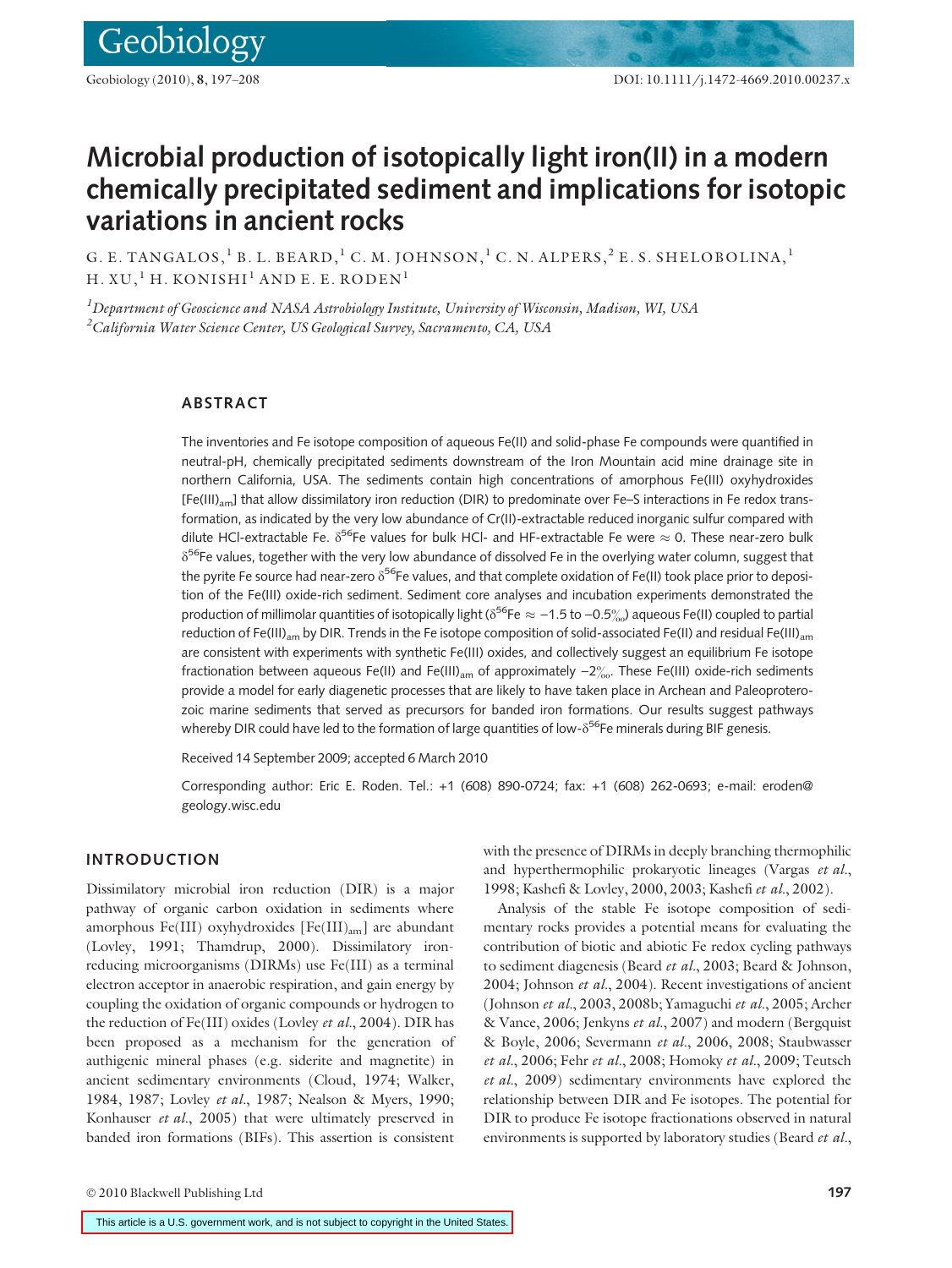1999, 2003; Crosby et al., 2005, 2007; Johnson et al., 2005; Wu et al., 2009), which indicate that DIR can generate significant quantities of Fe(II) that has negative (isotopically light)  $\delta^{56}$ Fe values {defined as  $10^3 \times [(^{56}$ Fe $/^{54}$ Fe $)_{\rm Sample}$  –  $\rm ( ^{56}Fe/^{54}Fe)_{Std}/^{56}Fe/^{54}Fe)_{Std}$ , where  $\rm (^{56}Fe/^{54}Fe)_{Std}$  is the average Fe isotope composition of igneous rocks (Beard et al., 2003)}, generally between  $-1\%$  and  $-3\%$ . These findings are consistent with a key role of DIR in early diagenesis and authigenic mineral formation in Archean and Paleoproterozoic sediments that have preserved large inventories of isotopically light Fe (Johnson et al., 2008a). However, the link between DIR and Fe isotope fractionation has not yet been demonstrated in a natural system where DIR has been shown by microbiological methods to be active in sediment metabolism.

Dissimilatory sulfate reduction (DSR) is the dominant pathway for sediment organic carbon oxidation in modern marine environments (Thamdrup, 2000), and the sulfide produced by this process reacts with sediment Fe to produce Fe-sulfide minerals that have near-zero or slightly positive  $\delta^{56}$ Fe values (Severmann *et al.*, 2006). Extensive Fe cycling, as recorded, for example, in deposition of BIFs in the Archean and early Proterozoic could not have occurred in the presence of significant sulfide, a conclusion supported by the very low sulfide contents of BIFs (e.g. Klein, 2005). Typical modern marine sediments are thus poor analogs for evaluating the potential influence of DIR on the Fe isotope composition of Archean marine systems.

Temporal variations in the isotopic compositions of marine sedimentary rocks support the idea that DIR and DSR produced distinct isotopic fingerprints at different times during the Archean and Paleoproterozoic eras (Fig. 1). Based on average Fe/S ratios in BIFs (Konhauser et al., 2005) compared with modern marine sediments (Berner, 1982), Fe and S sequestration rates during BIF deposition were likely much higher and lower, respectively, than modern global averages. In particular, deposition of the extensive  $\sim$  2.5-Ga-old BIFs of the Hamersley Group (Australia) and Transvaal Supergroup (South Africa) occurred during a time of high reactive Fe flux relative to sedimentary sulfide (pyrite) sequestration, and was associated with the largest measured Fe isotope excursion in rocks and minerals known on Earth (Fig. 1A). High rates of reactive Fe flux would have favored DIR over DSR in sediment Fe transformations. Hence, the negative  $\delta^{56}$ Fe values for magnetite and siderite in BIFs, as well as pyrite in black shales, has been interpreted to reflect mobilization of large quantities of low- $\delta^{56}$ Fe aqueous Fe(II) produced by DIR, reflecting a time of maximum expansion of DIR on Earth (Johnson et al., 2008a). Increases in seawater sulfate concentration in the Proterozoic led to an expansion of DSR, which resulted in the onset of low- $\delta^{34}S$  sulfide burial (Canfield, 1998; Habicht et al., 2002) (Fig. 1B) and the eventual cessation of BIF deposition (Poulton et al., 2004); an increasing importance of DSR may explain the decrease in the extent of



Fig. 1 Temporal variations in Fe and S isotopic compositions of marine sedimentary rocks in the Archean and Paleoproterozoic eras (modified from fig. 7 in Johnson et al. (2008a)). (A) The Fe isotope composition of banded iron formations, sedimentary sulfides, and shales has been proposed to record a period of maximum expansion of DIR at the Neoarchean-Paleoproterozoic boundary  $(-2.5$  Ga), reflected in isotopically light magnetite, siderite, and pyrite. (B) The S isotope composition of sedimentary sulfides has been interpreted to record the transition from conditions favoring DIR to expansion of DSR (indicated by the increasing divergence between seawater sulfate and sedimentary sulfide  $\delta^{34}$ S values). Sulfur and Fe isotope data are from Canfield (2001), Shen et al. (2001), Johnson et al. (2003, 2008b), Dauphas et al. (2004), Rouxel et al. (2005, 2006), Yamaguchi et al. (2005), Archer & Vance (2006), Frost et al. (2007), Severmann et al. (2008), Ohmoto et al. (2006), Ono et al. (2006), Farquhar et al. (2007), Whitehouse & Fedo (2007), and Hyslop et al. (2008).

Fe isotope fractionation in marine sediments of Paleoproterozoic age (Fig. 1A).

This study reports the results of chemical, isotopic, and microbiological analyses of chemically precipitated sediments in the Spring Creek Arm of the Keswick Reservoir (SCAKR), downstream of the Iron Mountain acid mine drainage (AMD) site in northern CA (Nordstrom & Alpers, 1999). This work provides the first documentation of Fe isotope fractionation in a natural system where DIR activity is demonstrated using microbiological methods. These sediments represent a potential analog to early diagenetic progenitors of banded BIFs in Archean and Paleoproterozoic marine environments. The results demonstrate that DIR can produce very high (millimolar) concentrations of isotopically light (low- $\delta^{56}$ Fe) dissolved Fe(II) in Fe-rich, non-sulfidic sediments. This phenomenon provides an explanation for how large quantities of mobile, low- $\delta^{56}$ Fe aqueous Fe(II) could have been generated by microbial processes in Neoarchean and Paleoproterozoic marine systems, including early BIF diagenesis.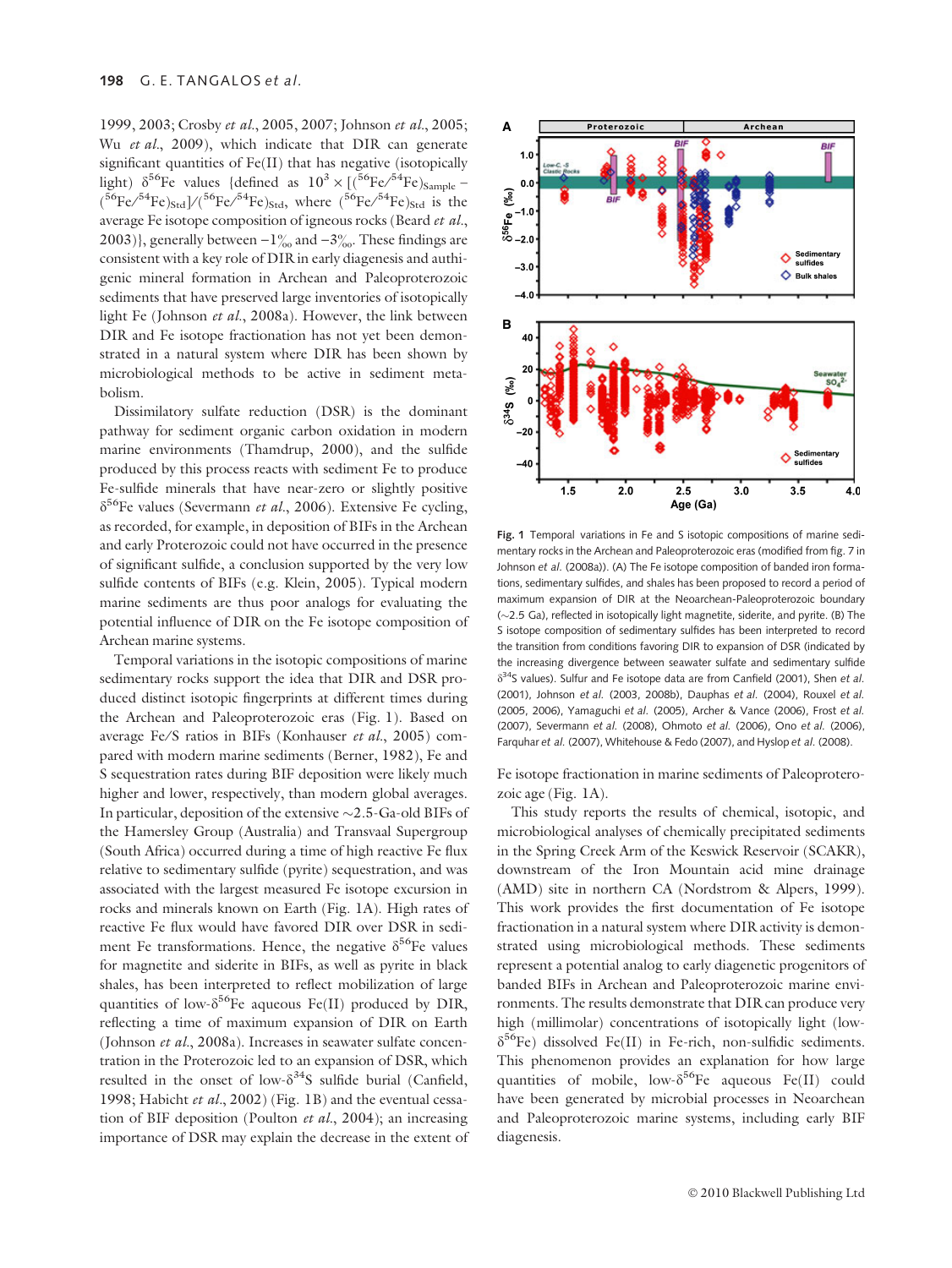#### Site description

Iron Mountain Mine (IMM) is a group of mines within Iron Mountain located in Shasta County, CA (Fig. S1). The commodities Ag, Au, Cu, Fe, Zn, and pyrite (for production of sulfuric acid) were recovered at various times beginning in the early 1860s and terminating with open-pit mining in 1962 (Alpers et al., 2003). AMD effluent from IMM has pH values ranging from the extremely low  $pH -3.6$  within the Richmond Mine portal (Nordstrom & Alpers, 1999) to pH +1.0 to +4.0 in drainage tributaries such as Spring Creek (Edwards et al., 1999; Alpers et al., 2003) (Fig. S1). Total dissolved solid concentrations in the effluent can exceed 900 g  $L^{-1}$ (Nordstrom, 2000).

Early AMD mitigation efforts for the Upper Sacramento River watershed affected by IMM effluent involved construction of the Keswick Dam in 1950, which created the Keswick Reservoir and the Spring Creek Debris Dam that serve a barrier to AMD flowing down Spring Creek from IMM (see Fig. S1). Neutral pH water from Whiskeytown Reservoir, part of the Trinity River watershed, flows into Keswick Reservoir through the Spring Creek Power Plant. Mixing of this neutral pH water with Fe-rich AMD from Spring Creek has resulted in the accumulation of three piles (in excess of  $260000 \text{ m}^3$ total bulk volume) of fine-grained, Fe(III) oxide-rich sediment in the SCAKR (Fig. S1). Previous mineralogical characterization of SCAKR sediments via X-ray diffraction (XRD), scanning electron microscopy and Mössbauer spectroscopy identified the presence of ferrihydrite  $[Fe(OH)_3]$ , goethite (a-FeOOH), and mineral structures similar to synthetic schwertmannite  $[Fe(III)_8O_8(OH)_6(SO_4)]$  (Nordstrom et al., 1999). The sediments have dry weight Fe concentrations ranging from 4% to 47% (mean = 17%), and the pore waters are exceptionally high in aqueous  $Fe(II)$  [Fe(II)<sub>aq</sub>], with concentrations ranging up to 36 mm (Nordstrom et al., 1999). The pore waters have pH values of 5.5–6.5, carbonate alkalinities of 0–3 mM, and sulfate concentrations in excess of 10 mM (Nordstrom et al., 1999).

It may be seen counterintuitive that an AMD environment could be an analog to Neoarchean and Paleoproterozoic marine environments, including those involved in BIF formation. It is important to stress, therefore, that the SCAKR sediments formed under circumneutral pH conditions, and that it is their chemical composition that makes them an appropriate model for studying biogeochemical transformations that may have taken place in ancient marine sedimentary environments. Most importantly, the SCAKR sediments contain high concentrations of reactive Fe(III) oxide that (as shown below) result in the predominance of DIR over DSR in early sediment diagenesis, as originally envision by Walker (1984). In addition, the high abundance of reactive Fe(III) permits generation (by DIR) of large quantities of mobile, isotopically light Fe(II). This situation differs dramatically from modern marine sediments, in which large quantities of mobile Fe(II) do not accumulate because reactive Fe becomes incorporated into iron-sulfide minerals (e.g. pyrite). Thus, this setting is envisioned to provide a snapshot of processes that occurred in the sediment pile prior to diagenetic and authigenic formation of magnetite and siderite in BIFs.

## MATERIALS AND METHODS

#### Sample collection and geochemical measurements

Sediments from pile C of the SCAKR site (Nordstrom et al., 1999) were collected by gravity core in 2004 and 2006. Homogenized sediment from different depth intervals were placed in sealed, completely filled glass jars and stored at  $4^{\circ}$ C prior to analysis. All samples were handled under anoxic conditions in an anaerobic chamber. Pore fluids were obtained by centrifugation (13 000 $\times$  g, 10 min). Iron in porewater and sediment extracts was measured colorimetrically using Ferrozine. Sulfate concentrations were determined by ion chromatography. Solid-phase Fe concentrations were determined via extractions with 0.1 <sup>M</sup> HCl and⁄ or 0.5 <sup>M</sup> HCl (see Results and Discussion). Additional extractions were conducted to determine total reactive Fe(III) abundance (0.2 M sodium citrate/ 0.35 M acetic acid, pH 4.8, plus 50 mg mL<sup> $-1$ </sup> sodium dithionite) and to recover crystalline Fe phases for Fe isotope analysis (7 <sup>M</sup> HCl and 29 <sup>M</sup> HF). Reduced inorganic sulfide was quantified via Cr(II) reduction (Zhabina & Volkov, 1978) and colorimetric sulfide analysis (Cline, 1969). A complete summary of the geochemical data is contained in Tables S1 and S2.

#### Fe isotope analyses

Iron isotope analyses were performed on pore water Fe, bulk sediment digests, and acid extractions using an MC–ICP–MS (multicollector, inductively coupled plasma mass spectrometer), following established protocols (Beard et al., 2003; Severmann et al., 2006). A summary of the Fe isotope data is provided in SI Table S2.

#### Sediment incubation experiment

Air-dried sediment from  $\sim$ 150 cm depth in core 06GTIM-A was suspended (28  $g L^{-1}$ ) in 10 mm anoxic Pipes buffer (pH 6.7) containing  $3 \text{ mm}$  sodium acetate to promote  $Fe(III)$ reduction. Samples were collected periodically by needle and syringe over a 2-month incubation period and analyzed for aqueous and solid-phase Fe abundance and isotopic composition as described earlier. The geochemical and Fe isotope data from this experiment are included in Tables S1 and S2.

#### Microbiological analyses

A defined mineral salts medium containing acetate and synthetic Fe(III)<sub>am</sub> plus vitamins and trace minerals was used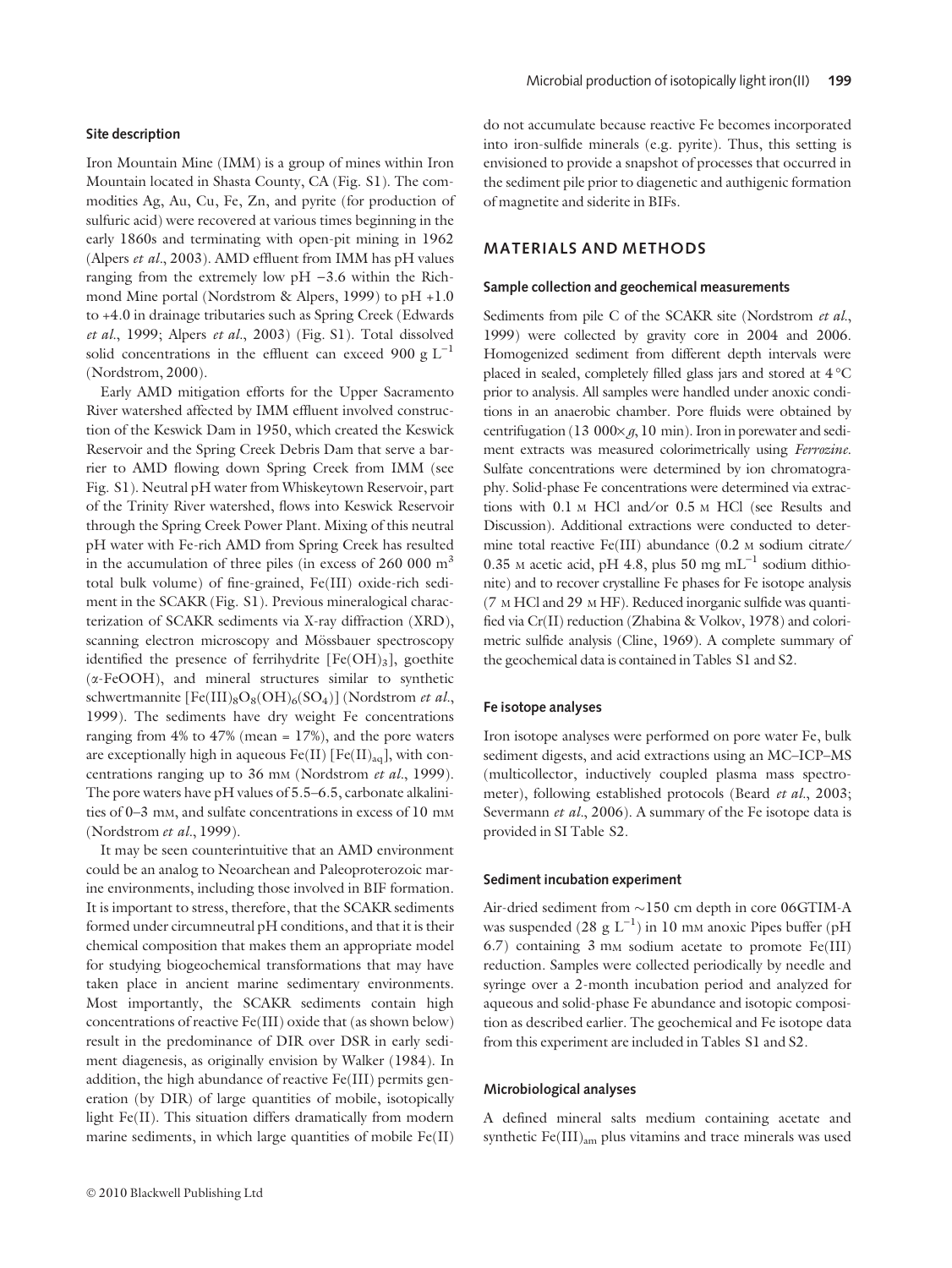to enumerate DIRMs in roll-tubes with agarized medium as previously described (Shelobolina et al., 2007). The medium was buffered either at pH 6.2 with 10 mm Pipes or 6.8 with  $30 \text{ mm } \text{NaHCO}_3$ . The roll-tubes were incubated vertically at 30°C for 8 weeks, after which colonies were enumerated from tubes of appropriate dilution (see Table S3). Individual colonies were transferred to liquid medium containing acetate and synthetic  $Fe(III)_{am}$ .

Bulk sediment DNA was extracted and purified using the Promega Wizard® Plus SV Minipreps DNA Purification System. 16S rRNA gene sequences were amplified using the universal bacterial forward primer 8F and the reverse primer 1492R. PCR products were cloned using the  $pGEM^{\otimes -}$ T vector, and sequenced at the University of Wisconsin-Madison Biotechnology Center. Nearest phylogenetic assignments (see Table S4) were made using the NCBI Basic Local Alignment Search Tool and Taxonomy Browser.

#### RESULTS AND DISCUSSION

#### SCAKR sediment properties

Measurements made on three sediment cores collected in 2004 and 2006 showed that SCAKR sediments have a relatively high (mean =  $152$ , range =  $26-282$ ) ratio of non-sulfide-associated (citrate/dithionite-extractable) 'reactive Fe' (Canfield, 1989) to reduced inorganic S (see data in Table S1), significantly higher than most modern marine sediments (Raiswell & Canfield, 1998), but similar to oxide- and siderite-facies BIFs from the Kuruman Iron Formation (Klein & Beukes, 1989) and the Dales Gorge member of the Brockman Iron Formation (Ewers & Morris, 1981). Approximately 50–100 mmol  $L^{-1}$  of 0.5 M HCl-extractable Fe(III)<sub>am</sub> is present in SCAKR sediments (Fig. 2A); total (citrate–dithionite extractable) Fe(III) oxide concentrations are 2- to 10 fold higher (see Table S1). Extended extraction of sediment in 0.5 M HCl solubilized  $\sim$ 80% of the total reactive Fe pool (see Fig. S2). These results, along with newly collected XRD and high-resolution transmission electron microscopic analyses (see SI Figs. S3 and S4), verify the previous conclusion (Nordstrom et al., 1999) that most of the Fe(III) oxides are poorly crystalline ferrihydrite and nanocrystalline goethite phases.

The presence of comparable concentrations of 0.5 <sup>M</sup> HClextractable  $Fe(II)$  and  $Fe(III)$ , together with the very high (several mM) porewater Fe(II)aq values (Fig. 2A,B; see Table S1), indicates that DIR is active in SCAKR sediments (Lovley & Phillips, 1987a). The large quantities of Fe(II) in the sediment must originate from internal Fe(III) reduction, given the fact that virtually all of the Fe in the aerobic, circumneutral SCAKR waters is present as colloidal Fe(III) oxide (Alpers *et al.*, 2000). The sediments contain  $1.5-4%$  (dry weight) particulate organic carbon (derived from primary production in the overlying water or inputs of organic matter from the surrounding terrestrial environment), which presumably serves as the source of electron donors for DIR. Although SCAKR sediment pore fluids contain significant concentrations of sulfate  $(c. 4-23$  mm; Fig. 2A), DIR dominates Fe transformation as indicated by the absence of acid volatile sulfides and the very low abundance of Cr(II)-extractable reduced inorganic sulfur (pyrite and/or elemental S) compared with dilute HCl-extractable Fe(II) (Fig. 2B). The predominance of DIR over DSR can be attributed to the high concentration of reactive Fe(III) oxides, which allows DIRMs to outcompete dissimilatory sulfate-reducing bacteria for organic electron donors (Lovley & Phillips, 1987b).

An important goal of the current study was to demonstrate the presence and activity of DIRMs through microbiological methods in the same natural samples analyzed for Fe isotope compositions. Fe(III) oxide-containing roll-tube cultures inoculated with serially diluted SCAKR sediment from  $\sim$ 150 cm depth in core 06GTIM-B showed that the abundance of culturable DIRMs ranged from  $10^6$  to  $10^7$ cells  $mL^{-1}$  (see Table S3), comparable with densities observed in freshwater wetland (Roden & Wetzel, 2002) and other aquatic sediments (Roden & Emerson, 2007) where DIR is active. A 16S rRNA gene sequence clone library from the same sediment (see Table S4) contained sequences closely related (97% similarity) to known DIRMs (Geobacter and Geothrix). In addition, four different pure culture isolates of Geothrix fermentans (97–98% 16S rRNA gene sequence similarity) were obtained by dilution-to-extinction methods (Shelobolina et al., 2007). These results, together with the sediment incubation experiment described below, confirm that DIRMs were active in SCAKR sediments.

#### Sediment Fe isotope compositions

Aqueous Fe(II) in SCAKR sediment porewater has negative  $\delta^{56}$ Fe values compared with bulk HCl-extractable Fe (Fig. 2C).  $\delta^{56}$ Fe values for bulk 0.5 M HCl-extractable and total hydrofluoric acid (HF)-extractable Fe fall within the range (shaded field in Fig. 2C) previously defined for terrestrial materials (Beard et al., 2003). The near-zero bulk sediment  $\delta^{56}$ Fe values, and the very low abundance of Fe(II) compared with total Fe in the overlying water column (Alpers et al., 2000), suggest that the pyrite Fe source had near-zero  $\delta^{56}$ Fe values, essentially equal to the crustal average, and that complete oxidation of Fe(II) took place in the circumneutral pH SCAKR pond prior to deposition of the Fe(III) oxide-rich sediment. This situation differs fundamentally from low-pH AMD environments, in which large variations in the  $\delta^{56}$ Fe values of deposited Fe(III) oxides may be attributed to Fe isotope fractionation during partial Fe(II) oxidation and Fe(III) oxide precipitation (Egal et al., 2008).

Partial extraction of pore fluid-free sediment for 1 h with 0.1 M HCl was used to isolate solid-phase  $Fe(II)$  [Fe(II)<sub>s</sub>], which was likely a mixture of sorbed Fe(II) and amorphous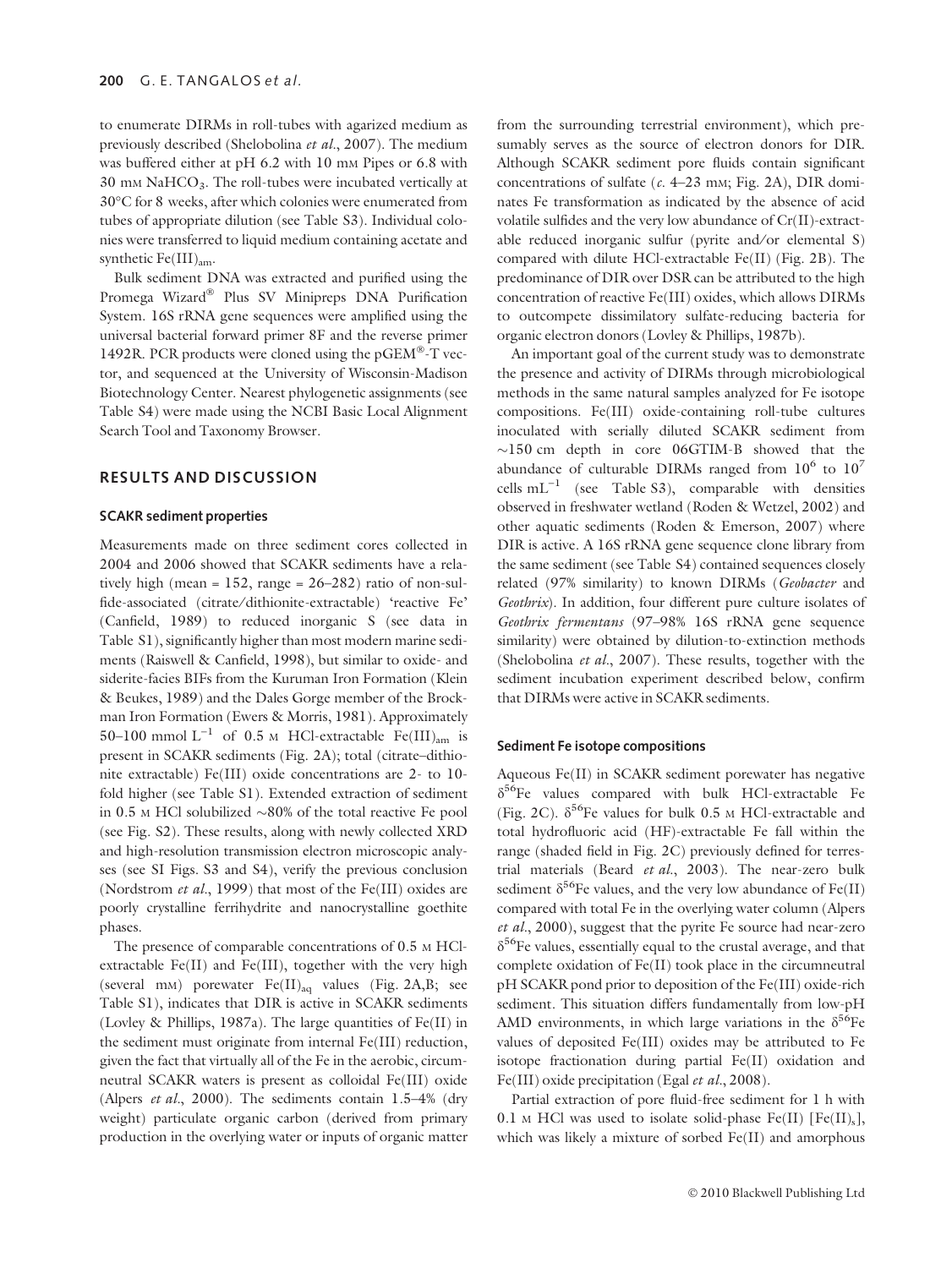

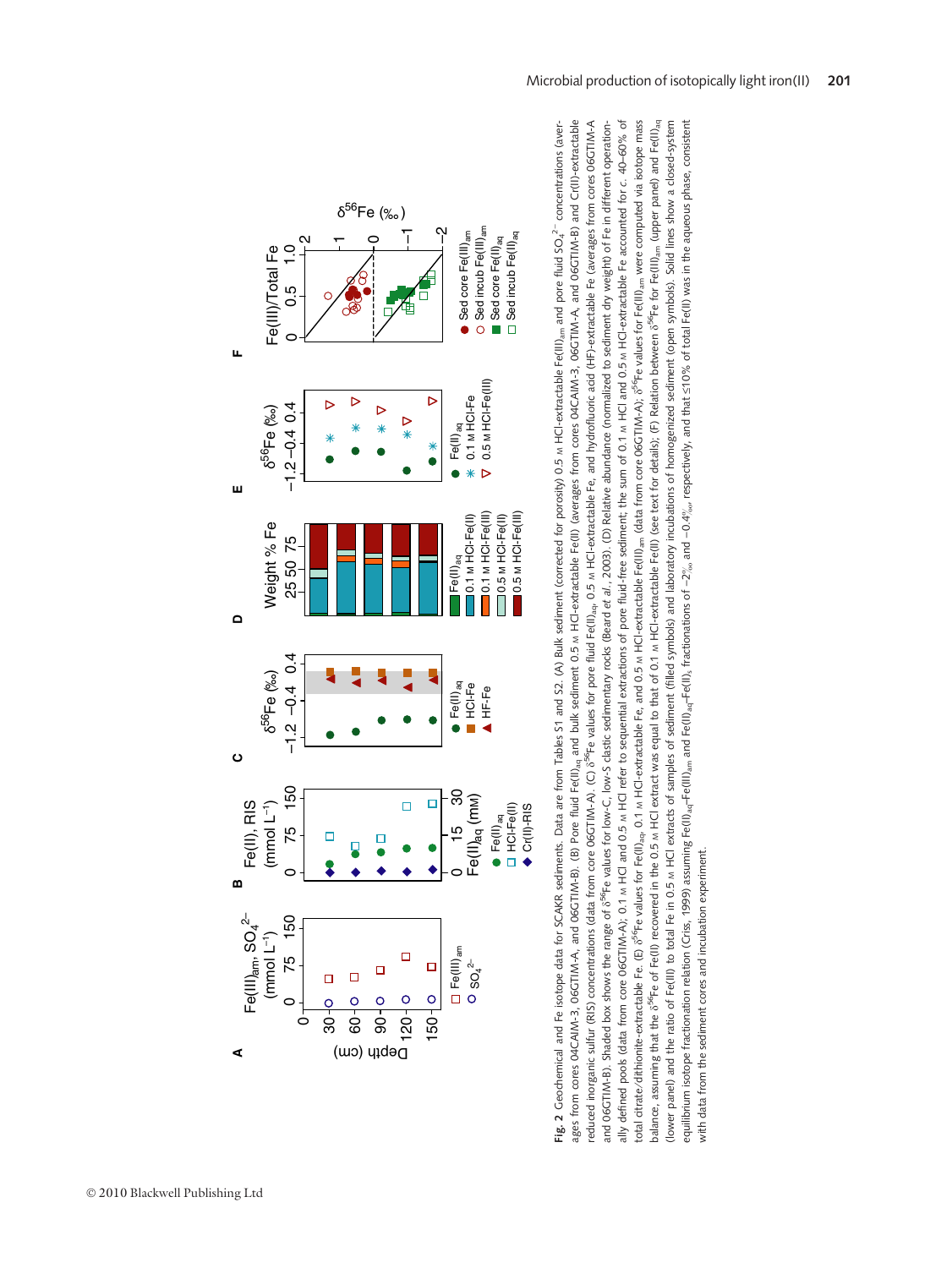surface-precipitated Fe(II) hydroxide (Roden & Edmonds, 1997). Fe(II) accounted for >85% of total Fe in the 0.1 <sup>M</sup> HCl extracts (Fig. 2D; see also Table S2). Subsequent 24-h extraction with 0.5 M HCl recovered Fe(III)<sub>am</sub> (Fig. 2D) plus some residual  $Fe(II)_{s}$ . The Fe isotope composition of the  $Fe(III)_{am}$  component in each depth interval was estimated by assuming that Fe(II) in the 0.5 M HCl extract had a  $\delta^{56}$ Fe value equal to the Fe in the 0.1 <sup>M</sup> HCl extract for that depth interval. This approach assumes that partial dissolution of mixed Fe(III)⁄ Fe(II) solids does not cause Fe isotope fractionation, which is consistent with (i) previous studies that have demonstrated that partial dissolution of Fe(III) oxides by dilute HCl does not lead to Fe isotope fractionation (Skulan et al., 2002; Wiederhold et al., 2006); (ii) the consistency of the solid-phase Fe(II)–Fe(III) isotope fractionation observed here and in previous studies (Crosby et al., 2005, 2007); and (iii) the lack of correlation between the 0.1 <sup>M</sup> and 0.5 <sup>M</sup> HCl-extractable Fe isotope compositions and the proportion of Fe(II) recovered in the 0.5 <sup>M</sup> HCl extraction  $(r^2 = 0.01, n = 16$  including data from the laboratory sediment incubation discussed below). Isotopic mass balance would require such a correlation if Fe isotopes were systematically fractionated during partial HCl dissolution.

The observed trends in Fe isotope fractionations between  $Fe(II)_{aq}$ ,  $Fe(II)_{s}$ , and  $Fe(III)_{am}$  (Fig. 2E) are similar to those measured in pure culture DIR experiments with crystalline Fe(III) oxides, in which equilibrium Fe isotope exchange between biogenic Fe(II) and 0.5 <sup>M</sup> HCl-soluble Fe(III) oxide mineral surface atoms has been identified as the mechanism for generation of isotopically light Fe(II) (Crosby et al., 2005, 2007). Isotopic exchange between Fe(II) and bulk Fe(III)<sub>am</sub> is likely responsible for generation of low- $\delta^{56}$ Fe aqueous Fe(II) in SCAKR sediments, as there was a direct correlation between the  $\delta^{56}$ Fe of Fe(II)<sub>aq</sub> ( $\delta^{56}$ Fe<sub>Fe(II)aq</sub>) and the ratio of Fe(III) to total  $0.5$  M HCl-extractable Fe (Fe<sub>Tot</sub>) (Fig. 2F), analogous to that between  $\delta^{56}Fe_{Fe(II)_{aa}}$  and the ratio of Fe(III) to total Fe in 0.5 <sup>M</sup> HCl-soluble Fe in crystalline Fe(III) oxide reduction experiments (see fig. 10 in Crosby et al., 2007).

A laboratory experiment was conducted to confirm the ability of indigenous DIRMs to produce the measured Fe isotope compositions in SCAKR sediments. Incubation of oxidized sediment under anaerobic conditions (Fig. 3) produced trends in Fe redox speciation and isotope compositions analogous to those observed in situ, i.e. Fe(III) reduction produced mM concentrations of isotopically light  $Fe(II)_{aa}$  and rendered the residual Fe(III)am pool slightly (but detectably) heavy relative to the bulk sediment  $\delta^{56}$ Fe value of ~0  $\frac{\%}{\%}$ . Collectively, the data suggest an equilibrium Fe isotope fractionation between Fe(II)<sub>aq</sub> and Fe(III)<sub>am</sub> on the order of  $-2\%$ , and a smaller but significant fractionation between  $Fe(II)_{aa}$  and Fe(II)<sub>s</sub> of  $-0.4\%$  (Fig. 2E,F). Both of these values are comparable, though not identical, to results obtained in laboratory DIR experiments with synthetic Fe(III) oxides and pure



Fig. 3 Changes in Fe redox speciation (A) and Fe isotope composition (B) during laboratory incubation of sediment from  $\sim$  150 cm depth (see Materials and methods). Data points represent the mean  $\pm$  range of duplicate sediment suspensions.

DIRMs cultures (Crosby et al., 2005, 2007; Johnson et al., 2005; Wu et al., 2009). The fact that the observed  $Fe(II)_{aq}$ -Fe(III)<sub>am</sub> fractionation is less negative (by c. 1%) than that documented for  $Fe(II)_{aq}$  and  $Fe(III)_{aq}$  in solution (Welch et al., 2003), and for  $Fe(II)_{aq}$  and surface  $Fe(III)$  atoms on hematite (Crosby et al., 2005, 2007), may reflect the smaller  $Fe(II)_{aa}$ -goethite Fe isotope fractionation factor relative to Fe(II)<sub>aq</sub>-hematite (Beard *et al.*, 2009), as well as potential differences in Fe(II) and Fe(III) bonding in complex DIR systems (Wu et al., 2009).

The  $\delta^{56}$ Fe<sub>Fe(II)aq</sub> values in SCAKR sediments (-0.8<sup>o</sup>% to  $-1.2\%$ ) are less negative than those documented for the surficial Fe(III)-reducing zone of modern marine sediments  $(-1.3\%$  to  $-3\%$ ) (Bergquist & Boyle, 2006; Severmann et al., 2006; Homoky et al., 2009), or stratified water columns (Teutsch et al., 2009). This contrast is probably related to differences in Fe redox cycling and redistribution, processes that concentrate on isotopically light Fe (both aqueous and solid-phase) near the aerobic–anaerobic interface (Staubwasser et al., 2006). In modern marine sediments, for example, near-surface oxidation of low- $\delta^{56}$ Fe aqueous Fe(II) produces low- $\delta^{56}$ Fe reactive Fe(III) oxides, which, when partially reduced by DIRMs, may produce  $Fe(II)_{aq}$  that has very low  $\delta^{56}$ Fe values (Severmann *et al.*, 2006; Homoky et al., 2009). The extremely rapid and voluminous deposition of Fe(III)am in the SCAKR probably limited the extent of Fe redox cycling and redistribution at this site. Likewise, the high depositional rates and slightly subneutral pH  $(6.2–6.5)$  has prevented conversion of Fe(II) to commonly observed end products of microbial  $Fe(III)_{am}$  reduction such as magnetite and siderite (Walker, 1984), neither of which were detected by XRD nor transmission electron microscopic analysis (see Figs. S3 and S4).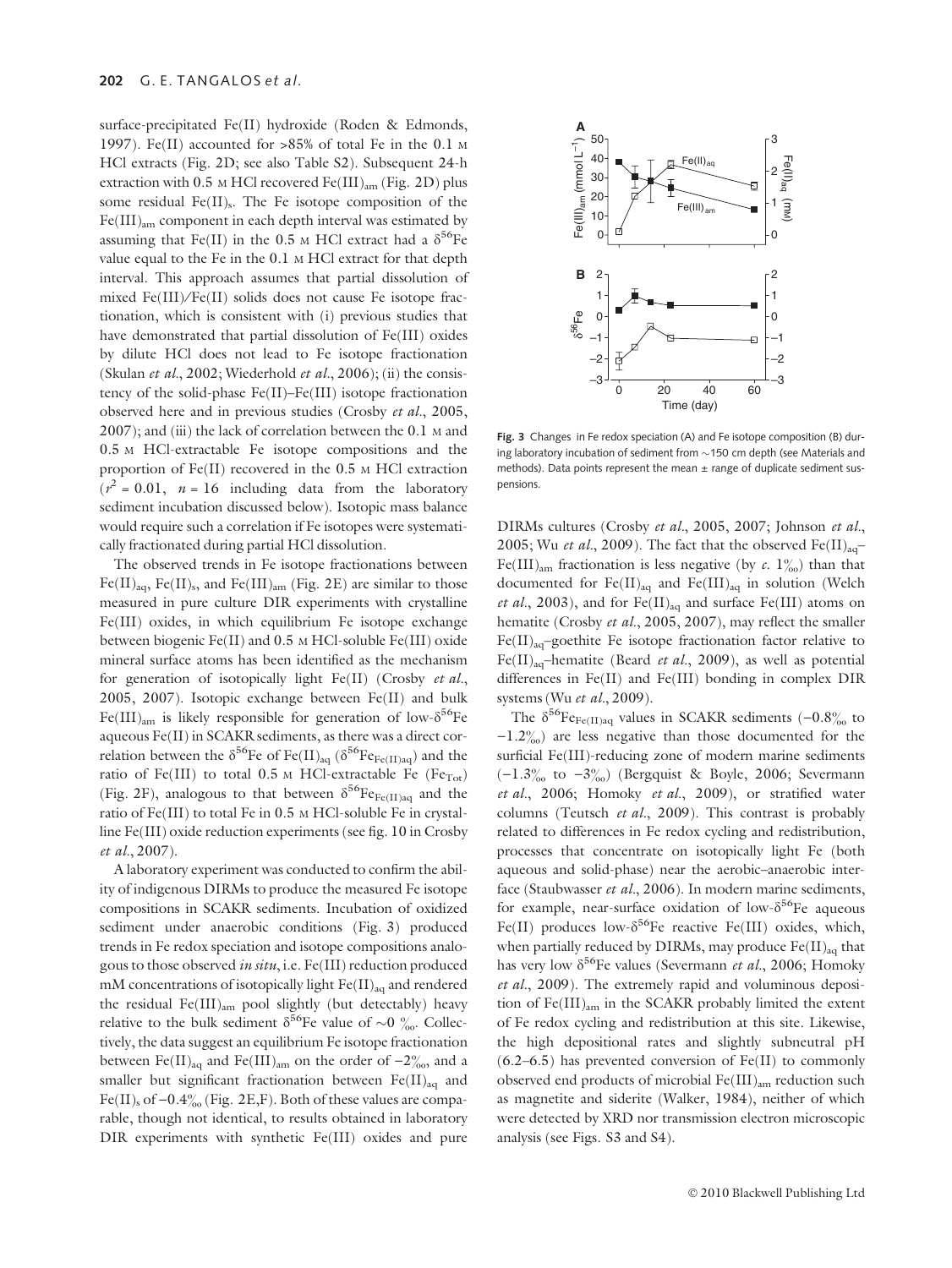#### Implications for BIF genesis in the Archean and Paleoproterozoic

Most models for BIF formation involve two stages: an initial water column stage during which hydrothermally sourced  $Fe(II)_{aq}$  is oxidized in the photic zone of the oceans, resulting in deposition of Fe(III) oxides to the seafloor; followed by a sediment diagenetic stage where  $Fe(II)_{aq}$  reacts with deposited Fe(III) oxides to produce magnetite [or mixed Fe(II)–Fe(III) hydroxide magnetite precursor phases], or with carbonate or dissolved silica to produce siderite or Fe(II)-bearing silicate phases (e.g. Klein, 2005; Beukes & Gutzmer, 2008). Partial oxidation of hydrothermal Fe(II) will produce positive  $\delta^{56}$ Fe values for Fe(III) oxide precipitates, whereas complete oxidation will produce  $\delta^{56}$ Fe values in the precipitates that match those of the source Fe(II) (e.g. Bullen et al., 2001; Rouxel et al., 2003, 2008; Severmann et al., 2004). Positive  $\delta^{56}$ Fe values for oxide minerals in BIFs are generally accepted to reflect partial oxidation of aqueous Fe(II) (Johnson et al., 2003; Dauphas et al., 2004; Rouxel et al., 2005; Dauphas et al., 2007a,b; Frost et al., 2007; Whitehouse & Fedo, 2007; Johnson et al., 2008b; Valaas-Hyslop et al., 2008; Planavsky et al., 2009; Steinhoefel et al., 2009). Extensive oxidation of  $Fe(II)_{aa}$  produces low- $\delta^{56}$ Fe values in the remaining Fe(II) (Bullen et al., 2001; Croal et al., 2003; Balci et al., 2006; Rouxel et al., 2008). Coupling of biotic and/or abiotic Fe(II) oxidation to deposition of positive  $\delta^{56}$ Fe Fe(III) oxides in continental margin sediments could have shifted  $Fe(II)_{aa}$  in deep anoxic basin waters to negative  $\delta^{56}$ Fe values, leading to the eventual burial of low- $\delta^{56}$ Fe pyrite (Rouxel et al., 2005). However, this process cannot account for the formation of low- $\delta^{56}$ Fe magnetite and siderite in Fe-rich sediments such as BIFs, because the amount of low- $\delta^{56}$ Fe Fe(II)<sub>aq</sub> generated during extensive  $Fe(II)_{aq}$  oxidation is relatively small (see fig. 1 in Johnson et al., 2008a). As recently suggested by Steinhoefel  $et \ al.$  (2009), strata within BIF deposits that form during input of relatively low amounts of Fe are likely to be dominated by chert as opposed to Fe minerals. The key implication of this is that the production of relatively small amounts of low- $\delta^{56}$ Fe  $Fe(II)_{aq}$  during near-complete oxidation of  $Fe(II)$  in the water column is not likely to have led to the formation of Fe-rich, low- $\delta^{56}$ Fe rocks. An alternative process for producing large quantities of low- $\delta^{56}$ Fe aqueous Fe(II) is required.

Fe(III) oxide deposits associated with modern hydrothermal vent systems (e.g. Bonatti & Joensuu, 1966; Karl et al., 1988; Rouxel et al., 2003; Severmann et al., 2004) may be considered as analogs to the first stage of BIF formation. They are not, however, complete BIF analogs because they do not account for the significant inventory of Fe(II) in BIF minerals such as magnetite and siderite. In addition, such deposits are not connected to carbon-cycling processes in a manner analogous to widely accepted models for BIF genesis, in which photosynthesis (oxygenic or anoxygenic)-driven Fe(II) oxidation led to codeposition of Fe(III) oxides and organic

matter that served as substrates for DIR (Walker, 1984, 1987; Kappler et al., 2005; Konhauser et al., 2005). DIR provides an explanation for the large inventory of Fe(II) in BIFs, as well as the highly negative  $\delta^{13}$ C values for BIF carbonates that have been interpreted to record oxidation of photosynthetically derived organic matter (Becker & Clayton, 1972; Walker, 1984; Baur et al., 1985; Beukes & Gutzmer, 2008; Fischer et al., 2009).

The initial end product of DIR is aqueous Fe(II), which is likely to have been present in relatively high concentrations in Fe(III)-reducing BIF precursor sediments. Because the aqueous Fe(II) component is not preserved in ancient rocks such as BIFs, modern systems are needed to understand the potential mechanisms that can produce Fe(II)-bearing BIF minerals, in particular those with low  $\delta^{56}$ Fe values. Studies in modern continental margin sediments have provided important information on how DIR could have caused Fe isotope fractionation during early diagenesis in ancient marine sediments (Severmann et al., 2006). However, Fe transformation in these sediments is influenced by interactions with sulfur to a much greater extent than was the case in S-poor BIF precursor sediments.

The SCAKR site provides insight into the role of  $Fe(II)_{aa}$  in BIF genesis that cannot be determined from the rock record because aqueous components are lost upon lithification. The site is an analog to relatively shallow-water shelf environments in which near-complete oxidation of incoming, hydrothermally sourced Fe(II) [resulting in the deposition of near-zero  $\delta^{56}$ Fe Fe(III) oxides] may have taken place in conjunction with oxygenic or anoxygenic photosynthesis, leading to codeposition of Fe(III) oxides and modest amounts of labile organic matter whose oxidation fueled DIR activity. High concentrations of Fe(III)<sub>am</sub> would have suppressed DSR and allow DIR to dominate sediment Fe diagenesis in a manner analogous to that inferred for BIFs (Walker, 1984). In essence, this scenario corresponds to that envisioned by Severmann et al. (2008) based on solid-phase Fe isotope analyses on Black Sea sediments, in which DIR in continental shelf sediments is responsible for the mobilization of isotopically light Fe that is eventually captured in pyrite in deep euxinic basin shale deposits. This benthic Fe shuttle model provides a mechanism for producing bulk changes in  $\delta^{56}$ Fe values of marine sedimentary rocks. In addition, as noted in Johnson et al. (2008a), DIR driven by sustained burial flux of  $Fe(III)$ oxide and organic carbon can create a continual source of low- $\delta^{56}$ Fe Fe(II), which by diffusion or other transport processes could result in large-scale Fe isotope redistribution across sediment layers (Ewers, 1983). The work presented here extends this model by documenting production by DIR of very high concentrations of isotopically light  $Fe(II)_{aq}$  in pore fluids, analogous to  $Fe(II)_{aa}$ -rich pore fluids in modern marine sediments that have been inferred, but not proven, to have been produced by DIR (Bergquist & Boyle, 2006; Severmann et al., 2006; Rouxel et al., 2008).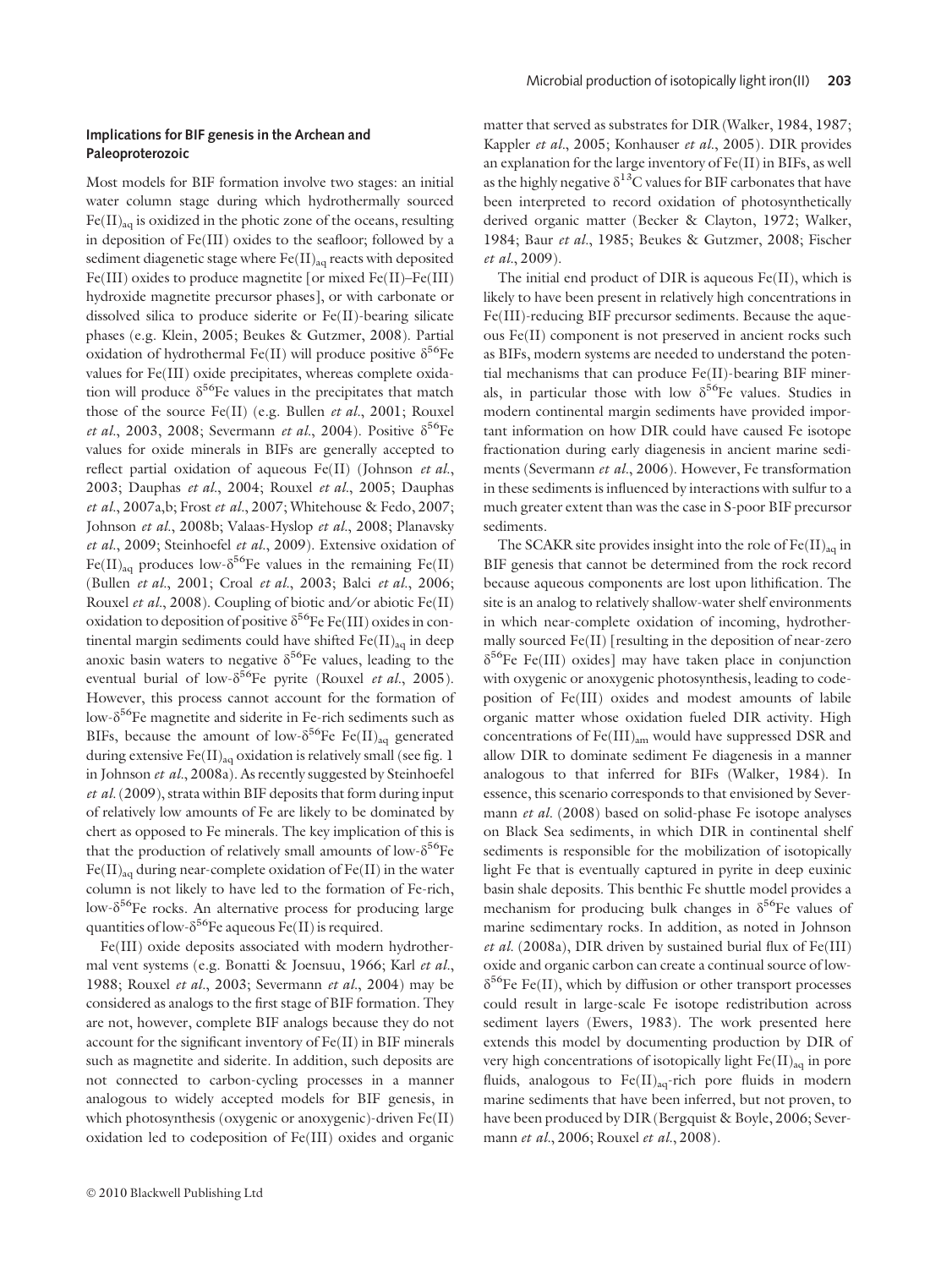We stress that the SCAKR sediment is envisioned as an analog to the earliest stages of near-surface BIF diagenesis, where aqueous Fe(II) interacted with ferric oxide/hydroxides or precipitated Fe(II)-bearing minerals from solution. Later diagenetic and authigenic mineral formation pathways are required to produce the minerals observed in BIFs, including dewatering/compaction and modest heating, ultimately leading to the formation of consolidated magnetite- and/or siderite-rich layered deposits (Klein, 2005). This is consistent with most models for BIF formation, where poorly crystalline silica, aqueous Fe(II), and Fe(III) oxide in fluid-rich gels are envisioned to be precursors to chert, magnetite, siderite, and Fe(II) silicates (e.g. Klein, 2005; Beukes & Gutzmer, 2008).

Figure 4 presents conceptual depictions of how the production of isotopically light Fe(II) by DIR in such sediments



Fig. 4 Conceptual models for how production and transport (via diffusion/ dispersion or advection) of low- $\delta^{56}$ Fe aqueous Fe(II) by DIR in BIF precursor sediments could have led to generation of low- $\delta^{56}$ Fe magnetite, siderite, and pyrite in Archean and Paleoproterozoic rocks. Note that the Fe(III) oxides undergoing reduction are presumed to have originated from near-complete oxidation of hydrothermally derived Fe(II) in the water column. (A) Transport from organic-rich sediments (active DIR) to organic-poor sediments (little or no DIR) and reaction with  $Fe(III)_{am}$  to form isotopically light magnetite via solidstate conversion (Hansel et al., 2003). (B) Transport to the sediment–water interface followed by reaction with dissolved carbonate to form a layer of low- $\delta^{56}$ Fe siderite. (C) Transport into an organic-rich siliciclastic layer supporting DSR and reaction with sulfide to produce low- $\delta^{56}$ Fe pyrite (Archer & Vance, 2006; Severmann et al., 2006). (D) Release from continental margin sediments, followed by transport into an adjacent deep euxinic basin and reaction with sulfide to form low- $\delta^{56}$ Fe pyrite (Severmann et al., 2008).

could eventually lead to the formation of major BIF minerals such as magnetite and siderite, as well as sedimentary pyrite, which may have negative  $\delta^{56}$ Fe values in the range of those observed in BIFs and black shales (see Fig. 1B). This model assumes implicitly that the Fe(III) oxides undergoing reduction were first produced by near-complete oxidation of hydrothermally derived Fe(II) (in the water column) that had a  $\delta^{56}$ Fe value close to zero. In all cases, partial reduction of  $Fe(III)_{am}$  is the mechanism responsible for mobilization of low- $\delta^{56}$ Fe aqueous Fe(II), which is subsequently transported away from the locus of DIR and eventually incorporated into Fe(II)-bearing minerals. It must be emphasized that the processes depicted in Fig. 4 are not meant to imply periodicity or to explain the formation of different types of banding structures present in BIFs, but rather simply to illustrate how isotopically light Fe(II) may be mobilized by DIR and later incorporated into such layered deposits that reflect authigenic mineral formation prior to lithification.

A key question that arises from the above conceptual model is the fate of the isotopically heavy Fe(III) oxide left behind after mobilization of low- $\delta^{56}$ Fe aqueous Fe(II). Recent work on siderite-bearing BIF strata from the Kuruman Iron Formation and underlying BIF and platform Ca–Mg carbonates of the Gamohaan Formation in South Africa (Heimann et al., 2010) has documented the presence, in some strata, of low- $\delta^{13}$ C, high- $\delta^{56}$ Fe siderite that are likely to have formed by near-complete reduction by DIR of high- $\delta^{56}$ Fe Fe(III) oxides that were left over from prior partial Fe(III) reduction by DIR. An interesting related observation is the common occurrence of hematite inclusions in the high- $\delta^{56}$ Fe siderite-bearing strata, which may represent small amounts of residual crystalline Fe(III) oxide that remained resistant to microbial reduction. The combined Fe, C, and O isotope data from the Heimann et al.'s (2010) study are consistent with the conceptual model in Fig. 4, in which differential Fe mobilization by DIR, prior to lithification, plays a key role in determining the range of  $\delta^{56}$ Fe values of BIF mineral phases. On a basin-wide scale, Czaja et al. (2010) note that low- $\delta^{56}$ Fe values for black shales in the central part of the 2.7-Ga Hamersley basin were balanced by slightly positive values for coeval sediments on the margin of the basin, consistent with the benthic Fe shuttle model of Severmann et al. (2008). These observations emphasize the key issue of basin-scale isotope mass balance in interpreting the Fe isotope composition of ancient rocks. All of these results support previous (Walker, 1984) and ongoing (Vargas et al., 1998; Johnson et al., 2008a) inferences regarding the prominence of DIR in sediment biogeochemical cycling on the early Earth.

#### ACKNOWLEDGEMENTS

This research was funded by the NASA Astrobiology Institute (University of California-Berkeley and University of Wisconsin-Madison nodes) and the National Science Foundation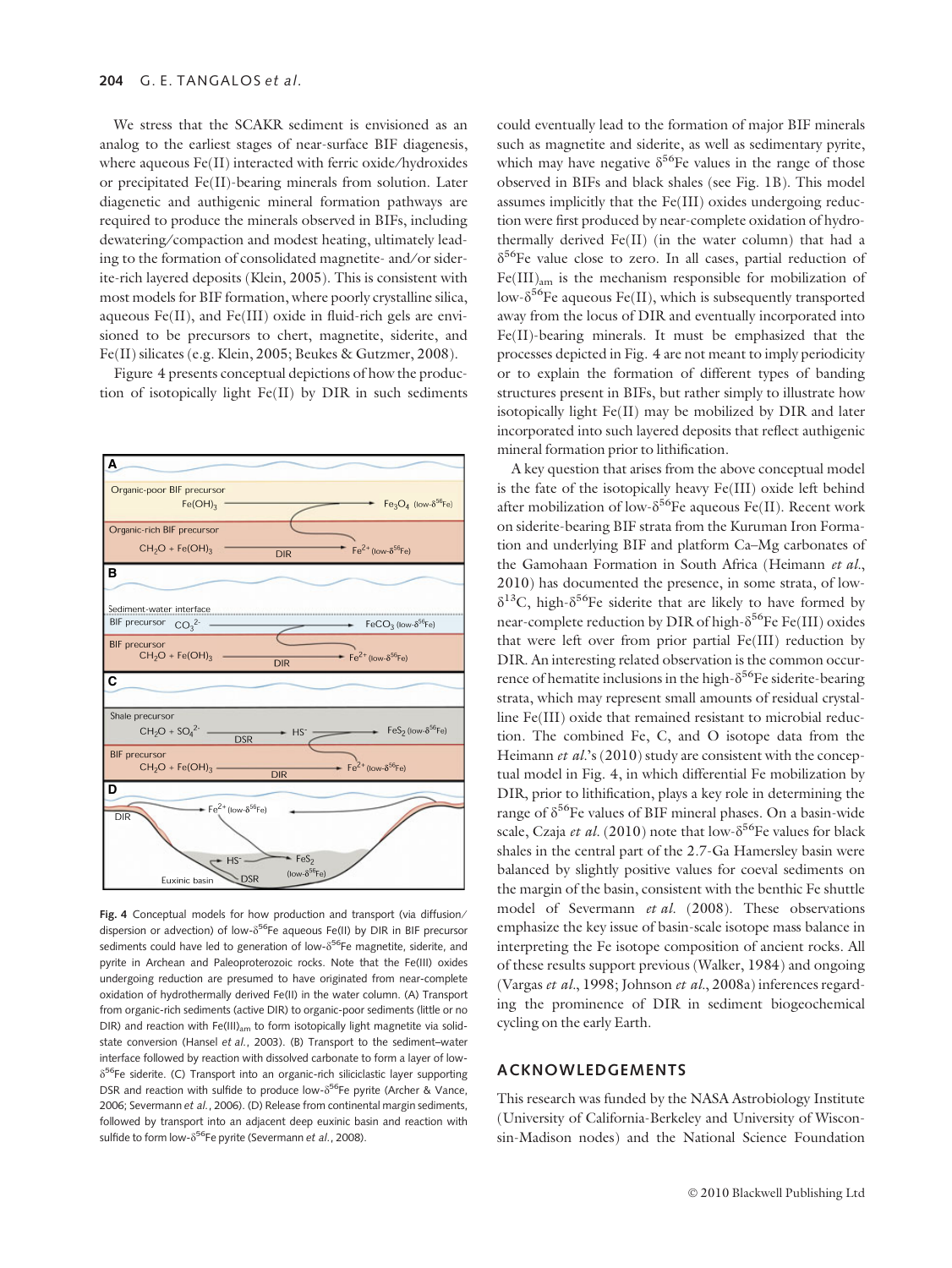(Biogeosciences Program Award 0525417). Logistical support for field sampling was provided by the US Geological Survey in cooperation with the US Environmental Protection Agency. We thank Kurt Konhauser and three anonymous reviewers whose thoughtful criticism substantially improved the manuscript.

### **REFERENCES**

Alpers CN, Antweiler RC, Taylor HE, Dileanis PD, Domagalski JL (2000) Metals Transport in the Sacramento River, California, 1996–1997, Volume 2: Interpretation of Metal Loads. US Geological Survey Water-Resources Investigation Report, Sacramento, CA, pp. 99–4286.

Alpers CN, Nordstrom DK, Spitzley J (2003) Extreme acid mine drainage from a pyritic massive sulfide deposit: the Iron Mountain end member. In Environmental Aspects of Mine-Wastes (eds Jambor JL, Blowes DW, Ritchie AIM). Mineralogical Association of Canada, Ottawa, pp. 407–430.

Archer C, Vance D (2006) Couple Fe and S isotope evidence for Archean microbial Fe(III) and sulfate reduction. Geology 34, 153–156.

Balci N, Bullen TD, Witte- Lien K, Shanks WC, Motelica M, Mandernack KW (2006) Iron isotope fractionation during microbially stimulated Fe(II) oxidation and Fe(III) precipitation. Geochimica et Cosmochimica Acta 70, 622–639.

Baur ME, Hayes JM, Studley SA, Walter MR (1985) Millimeter-scale variations of stable isotope abundances in carbonates from banded iron-formations in the Hamersley Group of Western-Australia. Economic Geology 80, 270–282.

Beard BL, Johnson CM (2004) Fe isotope variations in the modern and ancient earth and other planetary bodies. In Geochemistry of Non-Traditional Stable Isotopes, Reviews in Mineralogy and Geochemistry 55 (eds Johnson CM, Beard BL, Albarede F). Mineralogical Society of America, Washington, DC, pp. 319–357.

Beard BL, Johnson CM, Cox L, Sun H, Nealson KH, Aguilar C (1999) Iron isotope biosignatures. Science 285, 1889–1891.

Beard BL, Johnson CM, Skulan JL, Nealson KH, Cox L, Sun H (2003) Application of Fe isotopes to tracing the geochemical and biological cycling of Fe. Chemical Geology 195, 85-117.

Beard BL, Handler R, Johnson CM, Scherer M (2009) Experimental determination of the Fe isotope fractionation between Fe(II) and goethite. Geochimica et Cosmochimica Acta 73, A99.

Becker RH, Clayton RN (1972) Carbon isotopic evidence for the origin of a banded iron-formation in Western Australia. Geochimica et Cosmochimica Acta 36, 577–595.

Bergquist BA, Boyle EA (2006) Iron isotopes in the Amazon River system: weathering and transport signatures. Earth and Planetary Science Letters 248, 54–68.

Berner RA (1982) Burial of organic carbon and pyrite sulfur in the modern ocean: its geochemical and environmental significance. American Journal of Science 282, 451–473.

Beukes NJ, Gutzmer J (2008) Origin and paleoenvironmental significance of major iron formations at the Archean-Paleoproterozoic boundary. Reviews in Economic Geology Series 15, 5–47.

Bonatti E, Joensuu O (1966) Deep-sea iron deposit from south pacific. Science 154, 643.

Bullen TD, White AF, Childs CW, Vivit DV, Schulz MS (2001) Demonstration of significant abiotic iron isotope fractionation in nature. Geology 29, 699–702.

Canfield DE (1989) Reactive iron in marine sediments. Geochimica et Cosmochimica Acta 53, 619–632.

Canfield DE (1998) A new model for proterozoic ocean chemistry. Nature 396, 450–661.

Canfield DE (2001) Biogeochemistry of sulfur isotopes. In Stable Isotope Geochemistry, Reviews in Mineralogy and Geochemistry 43 (eds Valley JW, Cole DR). Mineralogical Society of America, Washington, DC, pp. 607–636.

Cline JD (1969) Spectrophotometric determination of hydrogen sulfide in natural waters. Limnology and Oceanography 14, 454–458.

Cloud P (1974) Evolution of ecosystems. American Scientist 62, 54–66.

Criss RE (1999) Principles of Stable Isotope Distribution. Oxford University Press, New York.

Croal LR, Johnson CM, Beard BL, Newman DK (2003) Iron isotope fractionation by anoxygenic Fe(II)-phototrophic bacteria. Geochimica et Cosmochimica Acta 68, 1227–1242.

Crosby HA, Johnson CM, Roden EE, Beard BL (2005) Fe(II)- Fe(III) electron/atom exchange as a mechanism for Fe isotope fractionation during dissimilatory iron oxide reduction. Environmental Science and Technology 39, 6698–6704.

Crosby HA, Johnson CM, Beard BL, Roden EE (2007) The mechanisms of iron isotope fractionation produced during dissimilatory Fe(III) reduction by Shewanella putrefaciens and Geobacter sulfurreducens. Geobiology 5, 169–189.

Czaja AD, Johnson CM, Beard BL, Eigenbrode JL, Freeman KH, Yamaguch KE (2010) Iron and carbon isotope evidence for ecosystem and environmental diversity in the  $\sim$ 2.7 to 2.5 Ga Hamersley Province, Western Australia. Earth and Planetary Science Letters 292, 170–180.

Dauphas N, van Zuilen M, Wadhwa M, Davis AM, Marty B, Janney PE (2004) Clues from Fe isotope variations on the origin of early Archean BIFs from Greenland. Science 306, 2077–2080.

Dauphas N, Cates NL, Mojzsis SJ, Busigny V (2007a) Identification of chemical sedimentary protoliths using iron isotopes in the >3750 Ma Nuvvuagittuq supracrustal belt, Canada. Earth and Planetary Science Letters 254, 358–376.

Dauphas N, Van Zuilen M, Busigny V, Lepland A, Wadhwa M, Janney PE (2007b) Iron isotope, major and trace element characterization of early Archean supracrustal rocks from SW Greenland: protolith identification and metamorphic overprint. Geochimica et Cosmochimica Acta 71, 4745–4770.

Edwards KJ, Gihring TM, Banfield JF (1999) Seasonal variations in microbial populations and environmental conditions in an extreme acid mine drainage environment. Applied and Environmental Microbiology 65, 3627–3632.

Egal M, Elbaz-Poulichet F, Casiot C, Motelica-Heino M, Negrel P, Bruneel O, Sarmiento AM, Nieto JM (2008) Iron isotopes in acid mine waters and iron-rich solids from the Tinto-Odiel Basin (Iberian Pyrite Belt, Southwest Spain). Chemical Geology 253, 162– 171.

Ewers WE (1983) Chemical factors in the deposition and diagenesis of banded iron-formations. In Iron-Formation: Facts and Problems (eds Trendall AF, Morris RC). Elsevier, Amsterdam, pp. 491–512.

Ewers WE, Morris RC (1981) Studies of the Dales-Gorge-member of the Brockman-Iron-Formation, Western Australia. Economic Geology 76, 1929–1953.

Farquhar J, Peters M, Johnston DT, Strauss H, Masterson A, Wiechert U, Kaufman AJ (2007) Isotopic evidence for Mesoarchaean anoxia and changing atmospheric sulphur chemistry. Nature 449, 706–709.

Fehr MA, Andersson PS, Halenius U, Morth CM (2008) Iron isotope variations in Holocene sediments of the Gotland Deep, Baltic Sea. Geochimica et Cosmochimica Acta 72, 807–826.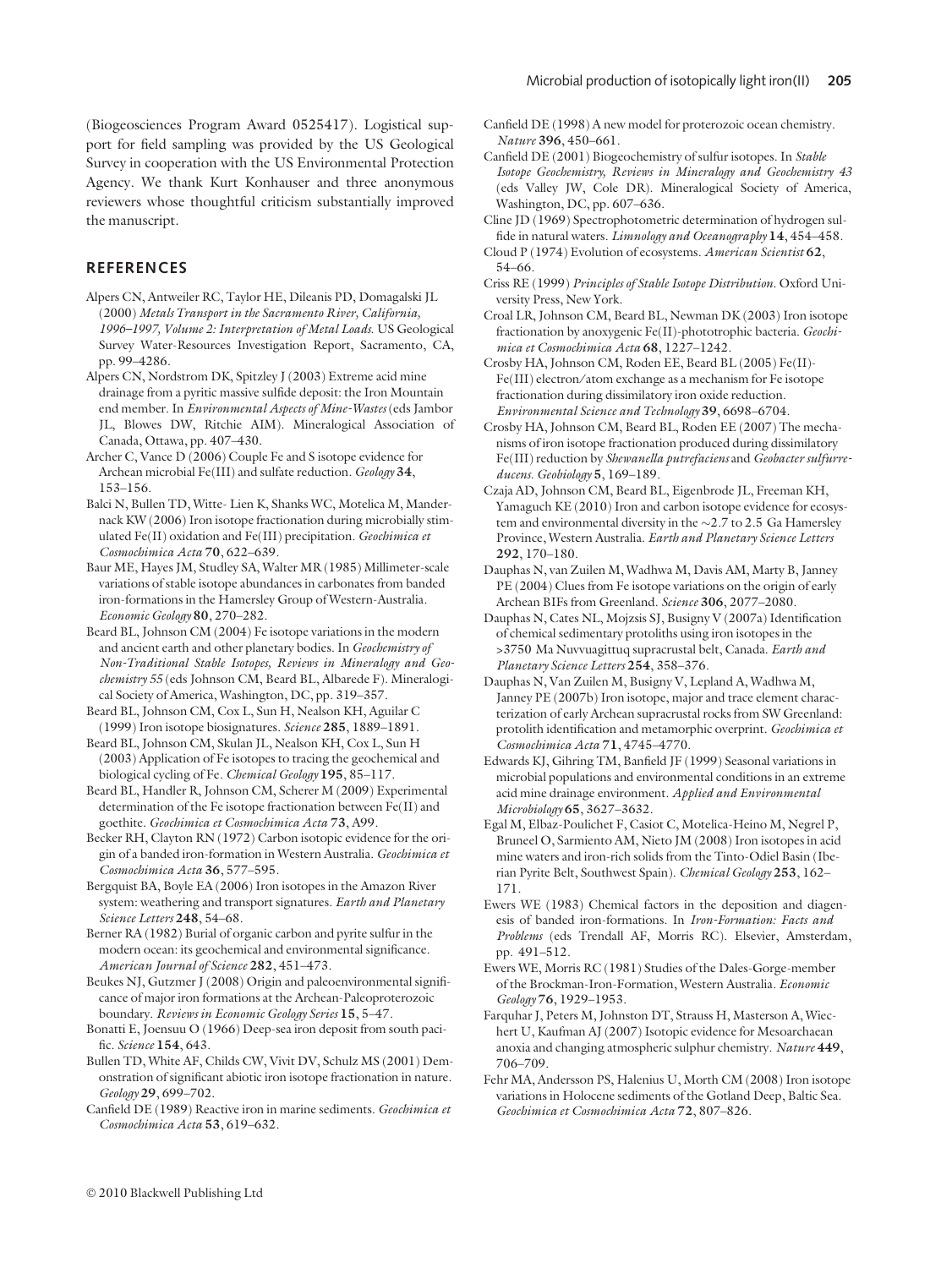Fischer WW, Schroeder S, Lacassie JP, Beukes NJ, Goldberg T, Strauss H et al. (2009) Isotopic constraints on the Late Archean carbon cycle from the Transvaal Supergroup along the western margin of the Kaapvaal Craton, South Africa. Precambrian Research 169, 15–27.

Frost CD, von Blanckenburg F, Schoenberg R, Frost BR, Swapp SM (2007) Preservation of Fe isotope heterogeneities during diagenesis and metamorphism of banded iron formation. Contributions to Mineralogy and Petrology 153, 211–235.

Habicht KS, Gade M, Thamdrup B, Berg P, Canfield DE (2002) Calibration of sulfate levels in the Archean Ocean. Science 298, 2372– 2374.

Hansel CM, Benner SG, Neiss J, Dohnalkova A, Kukkadapu RK, Fendorf S (2003) Secondary mineralization pathways induced by dissimilatory iron reduction of ferrihydrite under advective flow. Geochimica et Cosmochimica Acta 67, 2977–2992.

Heimann A, Johnson CM, Beard BL, Valley JW, Roden EE, Spicuzza MJ, Beukes NJ (2010) Fe, C, and O isotope compositions of banded iron formation carbonates demonstrate a major role for dissimilatory iron reduction in  $\sim$  2.5 Ga marine environments. Earth and Planetary Science Letters. doi:10.1016/j.epsl.2010.02.015.

Homoky WB, Severmann S, Mills RA, Statham PJ, Fones GR (2009) Pore-fluid Fe isotopes reflect the extent of benthic Fe redox recycling: evidence from continental shelf and deep-sea sediments. Geology 37, 751–754.

Hyslop EV, Valley JW, Johnson CM, Beard BL (2008) The effects of metamorphism on O and Fe isotope compositions in the Biwabik Iron Formation, northern Minnesota. Contributions to Mineralogy and Petrology 155, 313–328.

Jenkyns HC, Matthews A, Tsikos H, Erel Y (2007) Nitrate reduction, sulfate reduction, and sedimentary iron isotope evolution during the Cenomanian-Turonian oceanic anoxic event. Paleoceanography 22, PA3208.

Johnson CM, Beard BL, Beukes NJ, Klein C, O'Leary JM (2003) Ancient geochemical cycling in the Earth as inferred from Fe isotope studies of banded iron formations from the Transvaal Craton. Contributions to Mineralogy and Petrology 144, 523–547.

Johnson CM, Beard BL, Roden EE, Newman DK, Nealson KH (2004) Isotopic constraints on biogeochemical cycling of Fe. In Geochemistry of Non-Traditional Stable Isotopes, Reviews in Mineralogy and Geochemistry 55 (eds Johnson CM, Beard BL, Albarède F). Mineralogical Society of America, Washington, DC, pp. 359–408.

Johnson CM, Roden EE, Welch SA, Beard BL (2005) Experimental constraints on Fe isotope fractionation during magnetite and Fe carbonate formation coupled to dissimilatory hydrous ferric oxide reduction. Geochimica et Cosmochimica Acta 69, 963–993.

Johnson CM, Beard BL, Roden EE (2008a) The iron isotope fingerprints of redox and biogeochemical cycling in the modern and ancient Earth. Annual Review of Earth and Planetary Sciences 36, 457–493.

Johnson CM, Beard BL, Klein C, Beukes NJ, Roden EE (2008b) Iron isotopes constrain biologic and abiologic processes in banded iron formation genesis. Geochimica et Cosmochimica Acta 72, 151–169.

Kappler A, Pasquero C, Konhauser KO, Newman DK (2005) Deposition of banded iron formations by anoxygenic phototrophic Fe(II) oxidizing bacteria. Geology 33, 865–868.

Karl DM, McMurtry GM, Malahoff A, Garcia MO (1988) Loihi seamount, Hawaii: a mid-plate volcano with a distinctive hydrothermal system. Nature 335, 532-535.

Kashefi K, Lovley D (2000) Reduction of Fe(III), Mn(IV) and Toxic Metals at 100°C by Pyrobaculum islandicum. Applied and Environmental Microbiology 66, 1050–1056.

Kashefi K, Lovley DR (2003) Extending the upper temperature limit for life. Science 301, 934.

Kashefi K, Tor JM, Holmes DE, Van Praagh CVG, Reysenbach AL, Lovley DR (2002) Geoglobus ahangari gen. nov., sp nov., a novel hyperthermophilic archaeon capable of oxidizing organic acids and growing autotrophically on hydrogen with Fe(III) serving as the sole electron acceptor. International Iournal of Systematic and Evolutionary Microbiology 52, 719–728.

Klein C (2005) Some Precambrian banded iron-formations (BIFs) from around the world: their age, geologic setting, mineralogy, metamorphism, geochemistry, and origin. American Mineralogist 90, 1473–1499.

Klein C, Beukes NJ (1989) Geochemistry and sedimentology of a facies transition from limestone to iron-formation deposition in the Early Proterozoic Transvaal Supergroup, South-Africa. Economic Geology 84, 1733–1774.

Konhauser KO, Newman DK, Kappler A (2005) The potential significance of microbial Fe(III) reduction during deposition of Precambrian banded iron formations. Geobiology 3, 167–177.

Lovley DR (1991) Dissimilatory Fe(III) and Mn(IV) reduction. Microbiological Reviews 55, 259–287.

Lovley DR, Phillips EJP (1987a) Rapid assay for microbially reducible ferric iron in aquatic sediments. Applied and Environmental Microbiology 53, 1536–1540.

Lovley DR, Phillips EJP (1987b) Competitive mechanisms for inhibition of sulfate reduction and methane production in the zone of ferric iron reduction in sediments. Applied and Environmental Microbiology 53, 2636–2641.

Lovley DR, Stolz JF, Nord GL, Phillips EJP (1987) Anaerobic production of magnetite by a dissimilatory iron-reducing microorganism. Nature 330, 252–254.

Lovley DR, Holmes DE, Nevin KP (2004) Dissimilatory Fe(III) and Mn(IV) reduction. Advances in Microbial Physiology 49, 219–286.

Nealson KH, Myers CR (1990) Iron reduction by bacteria: a potential role in the genesis of banded iron formations. American Journal of Science 290, 35-45.

Nordstrom DK (2000) Advances in the hydrogeochemistry and microbiology of acid mine waters. International Geology Review 42, 499–515.

Nordstrom DK, Alpers CN (1999) Negative pH, efflorescent mineralogy, and consequences for environmental restoration at the Iron Mountain Superfund Site, California. Proceedings of the National Academy of Sciences of the USA 96, 3455–3462.

Nordstrom DK, Alpers CN, Coston JA, Taylor HE, McCleskey RB, Ball JW et al. (1999) Geochemistry, toxicity, and sorption properties of contaminated sediments and pore waters in two reservoirs receiving acid mine drainage from Iron Mountain, California. In Proceedings of the US Geological Survey Toxic Substances Hydrology Program (eds Morganwalp DW, Buxton HT). US Geological Survey Water-Resources Investigation Report, Sacramento, CA, pp. 289–296.

Ohmoto H, Watanabe Y, Ikemi H, Poulson SR, Taylor BE (2006) Sulphur isotope evidence for an oxic Archaean atmosphere. Nature 442, 908–911.

Ono S, Beukes NJ, Rumble D, Fogel ML (2006) Early evolution of atmospheric oxygen from multiple-sulfur and carbon isotope records of the 2.9 Ga Mozaan Group of the Pongola Supergroup, Southern Africa. South African Journal of Geology 109, 97–108.

Planavsky N, Rouxel O, Bekker A, Shapiro R, Fralick P, Knudsen A (2009) Iron-oxidizing microbial ecosystems thrived in late Paleoproterozoic redox-stratified oceans. Earth and Planetary Science Letters 286, 230–242.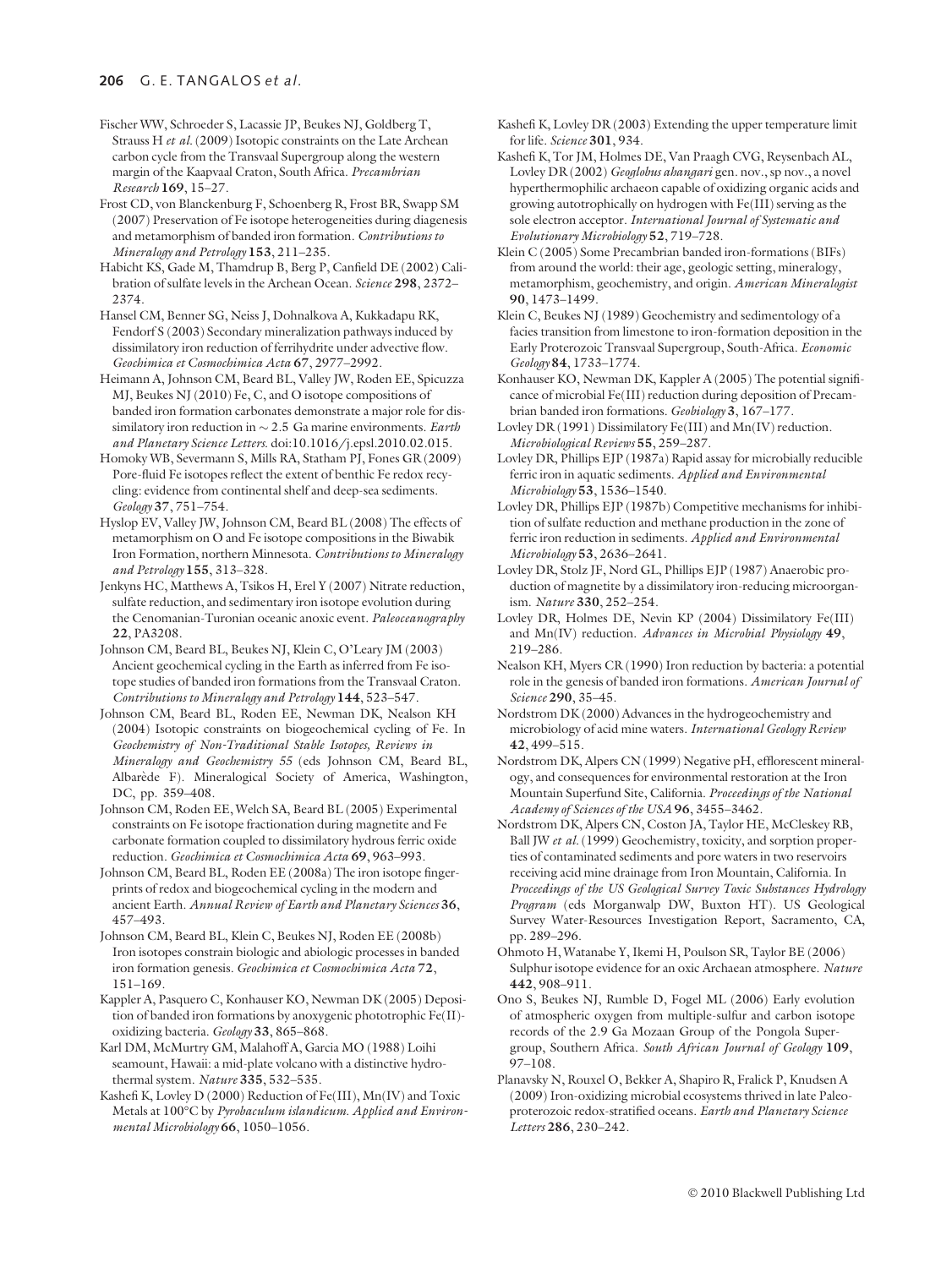Poulton SW, Fralick PW, Canfield DE (2004) The transition to a sulphidic ocean similar to 1.84 billion years ago. Nature 431, 173–177.

Raiswell R, Canfield DE (1998) Sources of iron for pyrite formation in marine sediments. American Journal of Science 298, 219–245.

Roden EE, Edmonds JW (1997) Phosphate mobilization in iron-rich anaerobic sediments: microbial Fe(III) oxide reduction versus ironsulfide formation. Archiv für Hydrobiologie 139, 347-378.

Roden EE, Emerson D (2007) Microbial metal cycling in aquatic environments. In Manual of Environmental Microbiology, 3rd edn (eds Hurst CJ, Lipson D, Crawford R, Garland J, Mills A, Stezenbach LD). American Society for Microbiology, Washington, DC, pp. 540–562.

Roden EE, Wetzel RG (2002) Kinetics of microbial Fe(III) oxide reduction in freshwater wetland sediments. Limnology and Oceanography 47, 198–211.

Rouxel O, Dobbek N, Ludden J, Fouquet Y (2003) Iron isotope fractionation during oceanic crust alteration. Chemical Geology 202, 155–182.

Rouxel O, Bekker A, Edwards K (2005) Iron isotope constraints on the Archean and Paleoproterozoic ocean redox state. Science 307, 1088–1091.

Rouxel OJ, Bekker A, Edward KJ (2006) Response to comment on ''Iron isotope constraints on the archean and paleoproterozoic ocean redox state''. Science 311, 177.

Rouxel O, Sholkovitz E, Charette M, Edwards KJ (2008) Iron isotope fractionation in subterranean estuaries. Geochimica et Cosmochimica Acta 72, 3413–3430.

Severmann S, Johnson CM, Beard BL, German CR, Edmonds HN, Chiba H, Green DRH (2004) The effect of plume processes on the Fe isotope composition of hydrothermally derived Fe in the deep ocean as inferred from the Rainbow vent site, Mid-Atlantic Ridge, 36 degrees 14' N. Earth and Planetary Science Letters 225, 63–76.

Severmann S, Johnson CM, Beard BL, McManus J (2006) The effect of early diagenesis on the Fe isotope compositions of porewaters and authigenic minerals in continental margin sediments. Geochimica et Cosmochimica Acta 70, 2006–2022.

Severmann S, Lyons TW, Anbar A, McManus J, Gordon G (2008) Modern iron isotope perspective on the benthic iron shuttle and the redox evolution of ancient oceans. Geology 36, 487–490.

Shelobolina ES, Nevin KP, Blakeney-Hayward JD, Johnsen CV, Plaia TW, Krader P et al. (2007) Geobacter pickeringii sp. nov., Geobacter argillaceus sp. nov. and Pelosinus fermentans gen. nov., sp. nov., isolated from subsurface kaolin lenses. International Journal of Systematic and Evolutionary Microbiology 56, 126–135.

Shen YA, Buick R, Canfield DE (2001) Isotopic evidence for microbial sulphate reduction in the early Archaean era. Nature 410, 77–81.

Skulan JL, Beard BL, Johnson CM (2002) Kinetic and equilibrium Fe isotope fractionation between aqueous Fe(III) and hematite. Geochimica et Cosmochimica Acta 66, 2995–3015.

Staubwasser M, von Blanckenburg F, Schoenberg R (2006) Iron isotopes in the early marine diagenetic iron cycle. Geology 34, 629–632.

Steinhoefel G, Horn I, von Blanckenburg F (2009) Micro-scale tracing of Fe and Si isotope signatures in banded iron formation using femtosecond laser ablation. Geochimica et Cosmochimica Acta 73, 5343–5360.

Teutsch N, Schmid M, Müller B, Halliday AN, Bürgmann H, Wehrli B (2009) Large iron isotope fractionation at the oxic–anoxic boundary in Lake Nyos. Earth and Planetary Science Letters 285, 52–60.

Thamdrup B (2000) Bacterial manganese and iron reduction in aquatic sediments. Advances in Microbial Ecology 16, 41–84.

Valaas-Hyslop E, Valley JW, Johnson CM, Beard BL (2008) The effects of metamorphism on O and Fe isotope compositions in the Biwabik iron-formation, northern Minnesota. Contributions to Mineralogy and Petrology 155, 313–328.

Vargas M, Kashefi K, Blunt-Harris EL, Lovley DR (1998) Microbiological evidence for Fe(III) reduction on early Earth. Nature 395, 65–67.

Walker JCG (1984) Suboxic diagenesis in banded iron formations. Nature 309, 340–342.

Walker JCG (1987) Was the archaean biosphere upside down? Nature 329, 710–712.

Welch SA, Beard BL, Johnson CM, Braterman PS (2003) Kinetic and equilibrium Fe isotope fractionation between aqueous Fe(II) and Fe(III). Geochimica et Cosmochimica Acta 67, 4231–4250.

Whitehouse MJ, Fedo CM (2007) Microscale heterogeneity of Fe isotopes in >3.71 Ga banded iron formation from the Isua Greenstone Belt, southwest Greenland. Geology 35, 719–722.

Wiederhold JG, Kraemer SM, Teutsch N, Borer PM, Halliday AN, Kretzschmar R (2006) Iron isotope fractionation during protonpromoted, ligand-controlled, and reductive dissolution of goethite. Environmental Science and Technology 40, 3787–3793.

Wu L, Beard BL, Roden EE, Johnson CM (2009) Influence of pH and dissolved Si on Fe isotope fractionation during dissimilatory microbial reduction of hematite. Geochimica et Cosmochimica Acta 73, 5584–5599.

Yamaguchi KE, Johnson CM, Beard BL, Ohmoto H (2005) Biogeochemical cycling of iron in the Archean-Paleoproterozoic Earth: constraints from iron isotope variations in sedimentary rocks from the Kaapvaal and Pilbara Cratons. Chemical Geology 218, 135-169.

Zhabina NN, Volkov II (1978) A method for determination of various sulfur compounds in sea sediment and rocks. In Environmental Biogeochemistry (ed. Krumbein WE). Ann Arbor Science Publishers, Ann Arbor, pp. 735–746.

### SUPPORTING INFORMATION

Additional Supporting Information may be found in the online version of this article:

Fig. S1 (A) Location of study site located in Shasta County, northern California. (B) Tributaries carry acid mine drainage (AMD) from Iron Mountain to the Spring Creek Reservoir.

Fig. S2 Percent of total citrate/dithionite (CD)-extractable Fe soluble in 0.5 M HCl (1.5 g of pore fluid-free sediment in 10 mL) over time.

Fig. S3 X-ray diffraction (XRD) analyses of anaerobically dried SCAKR sediment, showing the dominant mineralogy as quartz, kaolinite, and the Fe(III) oxides goethite and ferrihydrite.

Fig. S4 Transmission electron microscopic (TEM) images and selected area electron diffraction (SAED) patterns of anaerobically dried SCAKR sediment showing the presence of goethite (A, B) and ferrihydrite (C, D) form aggregates of nanometer-scale grains. These aggregates were generally associated with clay minerals [smectite (S), kaolinite (K) and halloysite] or feldspar (E, F).

Table S1 Summary of geochemical measurements from SCAKR sediment cores and the sediment incubation experiments.

Table S2 Summary of Fe isotope measurements from SCAKR sediment cores and the sediment incubation experiment.